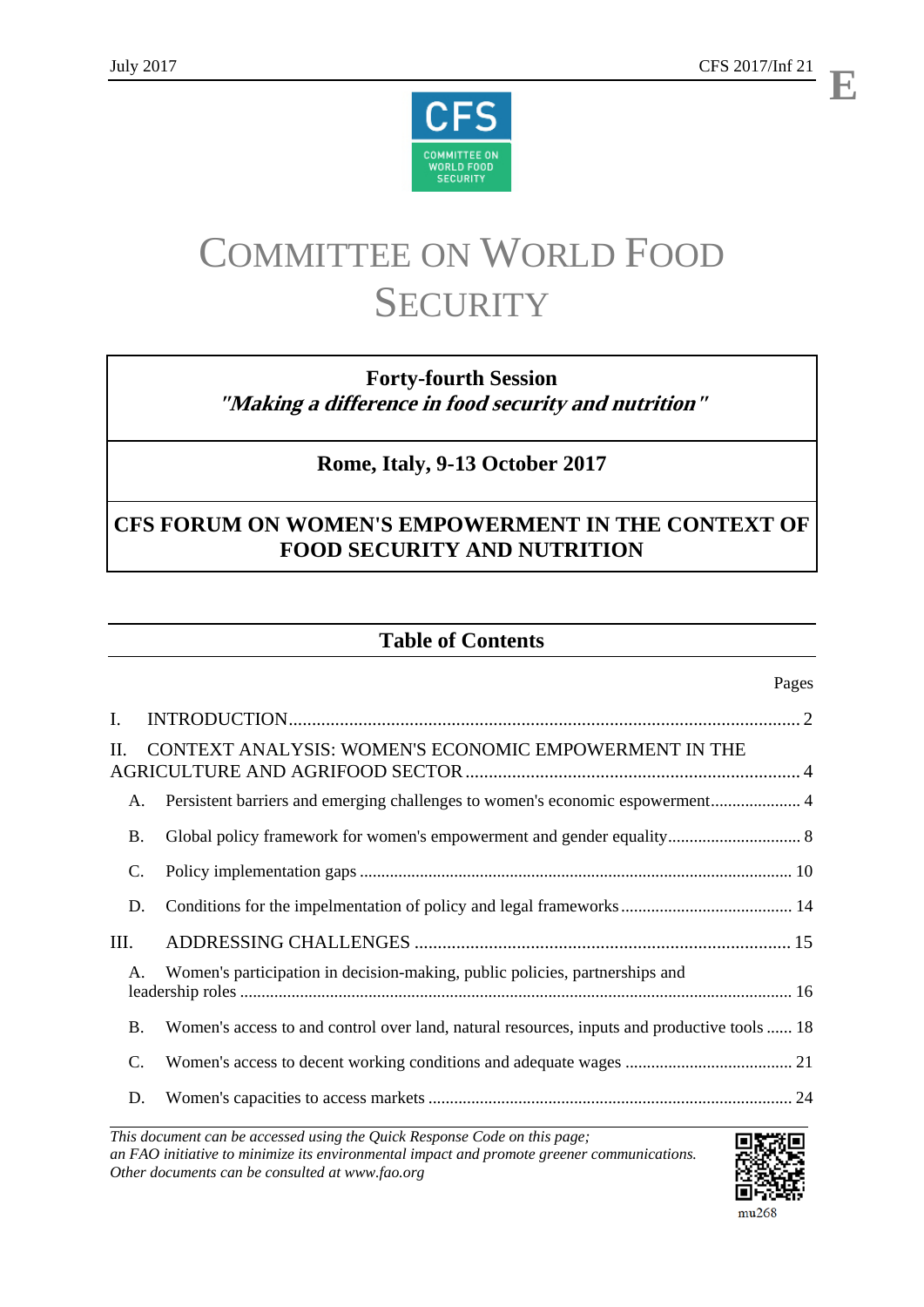| IV. |  |  |
|-----|--|--|
|     |  |  |

*This report has been presented by the Technical Task Team set up by the Committee on World Food Security (CFS), in preparation for the Forum on Women's Empowerment in the context of food security and nutrition. The task team is supported by the CFS Secretariat and comprised of technical experts from the Food and Agriculture Organization of the United Nations (FAO), the World Food Programme (WFP), the International Fund for Agricultural Development (IFAD), the CFS Civil Society Mechanisms, the CFS Private Sector Mechanism, the United Nations System Standing Committee on Nutrition (UNSCN), UN Women and the Rome Gender Network. The views expressed therein reflect the various perspectives on the issues discussed on the part of the task team, but they do not necessarily express those of their institutions and mechanisms.* 

### **I. INTRODUCTION**

1. Gender equality and women's empowerment are central to achieving the CFS vision to achieve food security for all, by raising levels of nutrition, improving agricultural productivity and natural resource management, and improving the lives of people in rural areas with full and equitable participation in decision-making. Without gender equality and rural women's economic, social and political empowerment, food security will not be achieved.

2. The focus on gender equality and women's empowerment is explicit across all the UN Sustainable Development Goals (SDGs), both as a stand-alone goal – SDG 5 seeks to achieve gender equality and empower all women and girls – and as a cross-goal theme with more than 30 related targets.

3. Gender equality is a necessary foundation for a fair, peaceful, prosperous and sustainable world, and it is also a fundamental human right. Women's empowerment is a powerful multiplier of well-being and a prerequisite for sustainable development. Unlocking the full potential of women is only possible when they are well nourished and are fully supported by their communities. Women comprise an average of 43 percent of the agricultural labour force in developing countries, varying considerably across regions from 20 percent or less in Latin America, to 50 percent or more in parts of Asia and Africa1. Despite this regional and sub-regional variation, women make an essential contribution to agriculture across the world. However, it is estimated that 60 percent of the world's chronically hungry people are women and girls2.

4. Across all regions, rural women face greater constraints than men regarding access to land, fertilisers, water for irrigation, seeds, technology, tools, credit, extension services, profitable cash crops, output markets and rural institutions. Women often experience discrimination in rural labour markets and tend to be responsible for the bulk of unpaid care work within their households and communities. All this significantly hampers women's capacity to contribute to agricultural production and rural development.

5. Research shows that when women are empowered and have equal access as men to productive and financial resources, income opportunities, education and services, there is a consequent increase in agricultural output and a significant reduction in the number of poor and hungry people. An empowered woman who has access to and control over resources can influence the extent to which

<sup>&</sup>lt;sup>1</sup> FAO, 2014 State of Food and Agriculture. http://www.fao.org/3/a-i4040e.pdf . p. 35.

<sup>&</sup>lt;sup>2</sup> WFP, 2015 Gender Policy 2015-2020 https://www.wfp.org/content/2015-wfp-gender-policy-2015-2020-0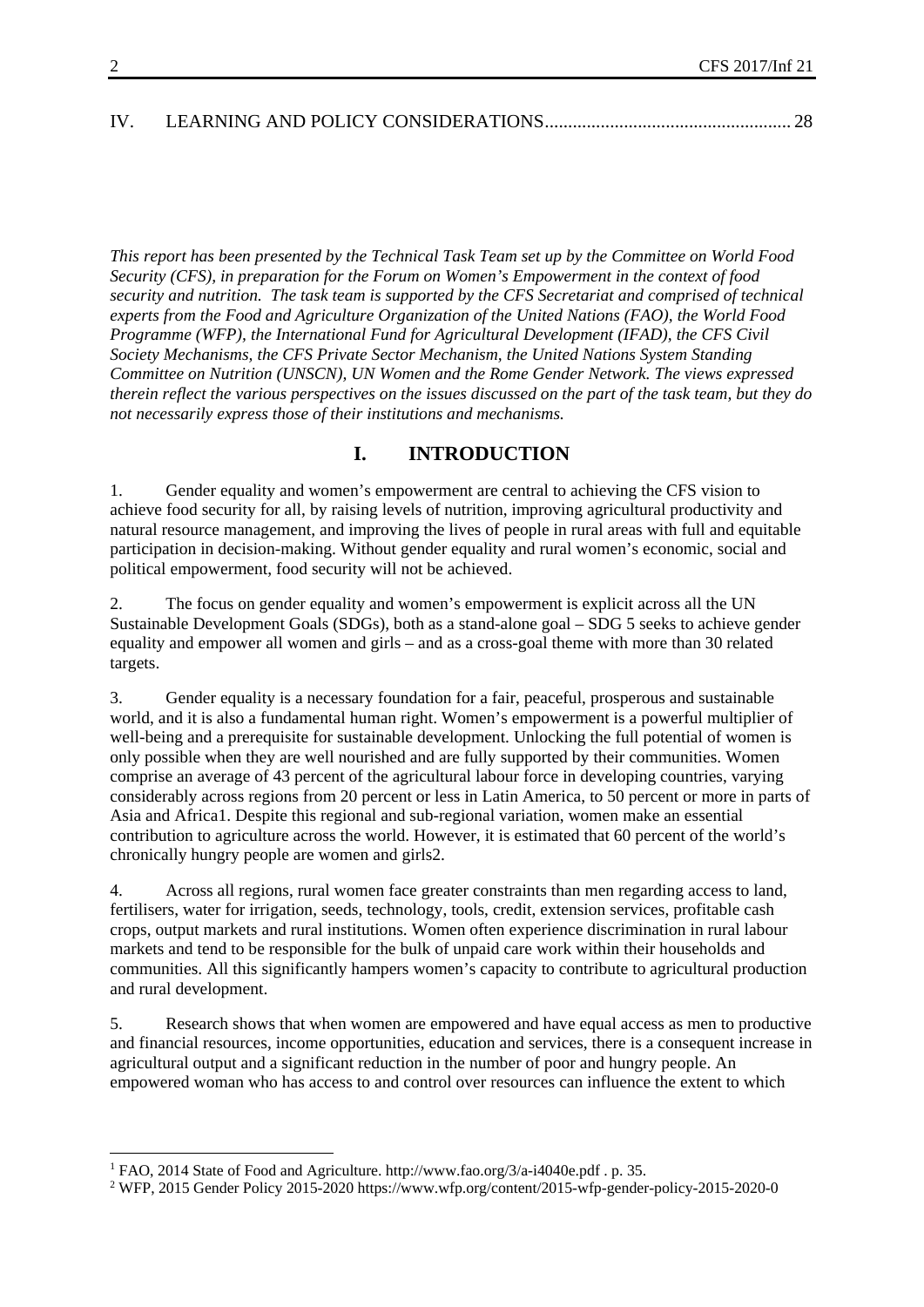resources, specifically food, are allocated in the household, benefiting the health and nutrition outcomes of the entire family.

6. In addition to the policy recommendations on 'Gender, Food Security and Nutrition' endorsed at CFS 37 in 2011<sup>3</sup>, the CFS' work on gender equality is reflected in various policy convergence products: the Voluntary Guidelines on the Responsible Governance of Tenure of Land, Fisheries and Forests (VGGT)<sup>4</sup>; and in the Principles for Responsible Investment in Agriculture and Food Systems (CFS-RAI)<sup>5</sup>, gender equality and empowerment of women is the third principle, and seeks to ensure that investments in agriculture and food systems foster gender equality and the empowerment of women. Other policy tools that have included a gender lens are the Framework for Action for Food Security and Nutrition in Protracted Crisis (CFS-FFA)<sup>6</sup>, the CFS recommendations on Connecting Smallholders to Markets<sup>7</sup>, as well as High Level Panel of Experts (HLPE) reports and CFS policy recommendation documents entitled Water for Food Security and Nutrition<sup>8</sup>; Food Losses and Waste in the Context of Sustainable Food Systems<sup>9</sup>; and Sustainable Agricultural Development for Food Security and Nutrition: What Roles for Livestock?<sup>10</sup>

7. Following the endorsement of the CFS Multi-Year Programme of Work (MYPoW) for 2016- 2017, CFS agreed to hold a forum on women's empowerment in the context of food security and nutrition "to discuss the challenges that remain in economic empowerment of women and help promote a shared understanding of how those issues are evolving in the agriculture and agrifood sector."<sup>11</sup>

8. In line with the guidance provided by the MYPoW, as well as additional inputs by the CFS Bureau and Advisory Group, the ensuing Forum on Women's Empowerment in the Context of Food Security and Nutrition (referred to hereafter as 'the Forum') is expected to lead to the identification of:

- Challenges, gaps and barriers that hinder progress in women's economic empowerment and the achievement of gender equality in the context of food security and nutrition;
- Experiences and good practices in the implementation of existing legal and policy frameworks, strategies and approaches, as well as practical initiatives, that address the gender gaps in the agriculture/agrifood sector and thereby contribute to women's economic empowerment;
- Next steps for CFS to advance women's economic empowerment, women's rights and gender equality in the context of food security and nutrition. In particular, how the outcome of the Forum will be incorporated into the development of future CFS policies, taking into account that women's empowerment and gender equality are prerequisites for food and nutrition security for all persons.

9. The structure of this background document mirrors the above expected outcomes and seeks to support the Forum's discussions by providing a context analysis (Chapter 1), a thematic review of the

<sup>3</sup> http://www.fao.org/3/a-av040e.pdf

<sup>4</sup> http://www.fao.org/docrep/016/i2801e/i2801e.pdf. The VGGT are complemented by a technical guide the "Governing Land for Men and Women", developed by FAO, focusing on gender-equitable land governance. For more information, see: http://www.fao.org/3/a-i3114e.pdf

<sup>5</sup> http://www.fao.org/3/a-au866e.pdf

<sup>6</sup> http://www.fao.org/3/a-bc852e.pdf

<sup>7</sup> http://www.fao.org/3/a-bq853e.pdf

<sup>8</sup> http://www.fao.org/3/a-av046e.pdf

<sup>9</sup> http://www.fao.org/3/a-av037e.pdf

<sup>&</sup>lt;sup>10</sup> http://www.fao.org/3/a-bq854e.pdf<br><sup>11</sup> http://www.fao.org/3/a-mo317e.pdf (paragraphs 30–31).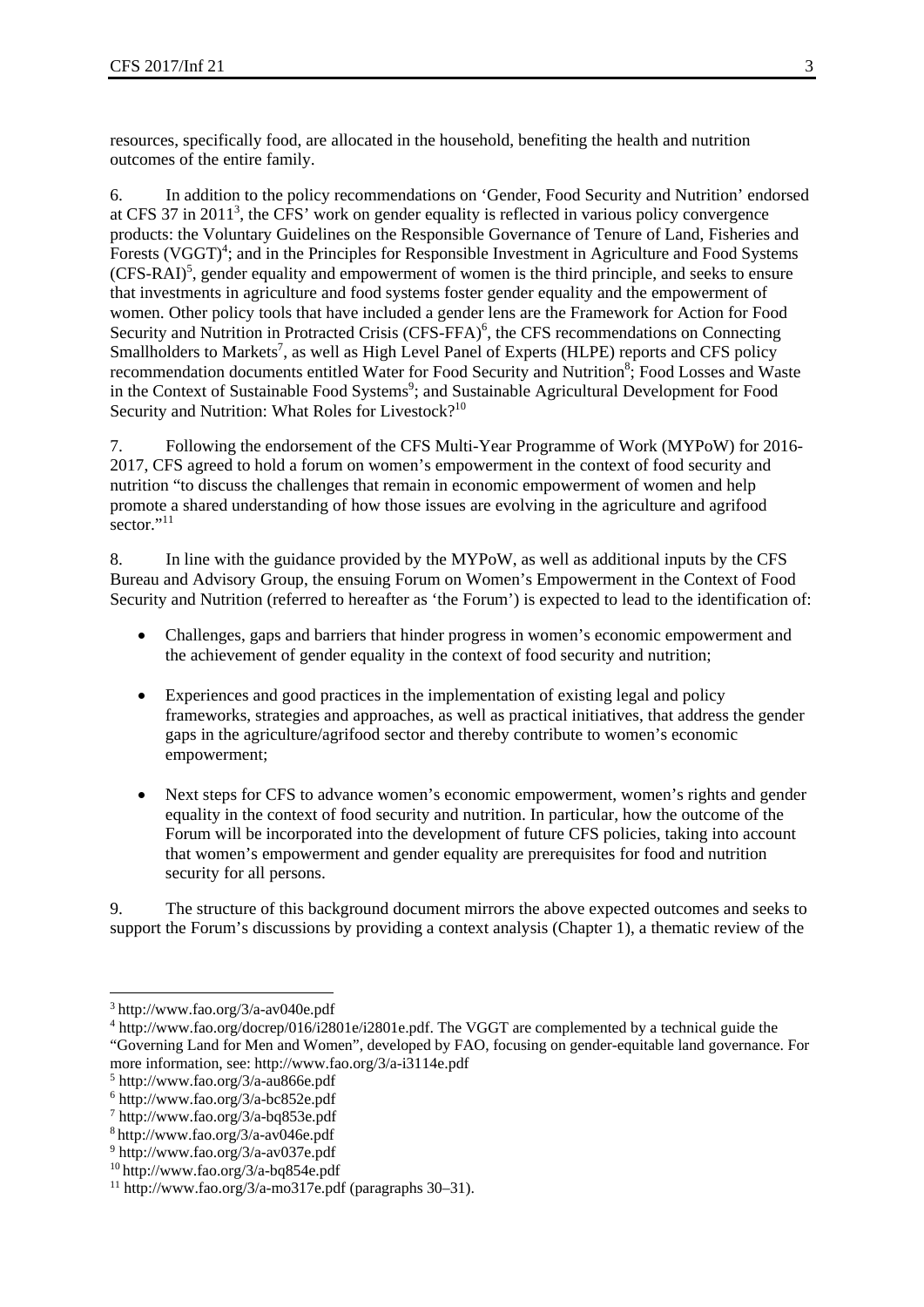challenges and examples of how they can be addressed (Chapter 2), and key learnings and policy considerations (Chapter 3).

## **II. CONTEXT ANALYSIS: WOMEN'S ECONOMIC EMPOWERMENT IN THE AGRICULTURE AND AGRIFOOD SECTOR**

#### **A. Persistent barriers and emerging challenges to women's economic espowerment**

10. Empowerment, in its broadest sense, is the expansion of freedom of choice, action and people's ability to make strategic life choices in a context where this ability was previously denied to them.12 It means increasing one's authority and control over the resources and decisions that affect one's life. As people exercise real choices, they gain increased control over their lives. <sup>13</sup>

11. Women's empowerment is the process by which women gain power and control over their own lives and acquire the ability to make strategic choices. 14 The concept is closely related to that of autonomy, referring to the power and ability of each woman to make her own decisions in and for her life, and to create the conditions to put these decisions into practice.<sup>15</sup>

12. According to the UN, women's empowerment has five components: women's sense of selfworth; their right to have and to determine choices; their right to have access to opportunities and resources; their right to have the power to control their own lives, both within and outside the home; and their ability to influence the direction of social change to create a more just social and economic order, nationally and internationally. This implies that to be empowered they must not only have equal capabilities (such as education and health) and equal access to resources and opportunities (such as land and employment), but they must also have the agency to use these rights, capabilities, resources and opportunities to make strategic choices and decisions.<sup>16</sup>

13. Empowerment therefore involves awareness-raising, building self-confidence, expansion of choices, increased access to and control over resources and actions to transform the structures and institutions which reinforce and perpetuate gender discrimination and inequality. Empowerment is also about changing gender relations in order to enhance women's ability to shape their lives. Furthermore, the empowerment of women cannot be achieved in a vacuum; men must be involved and engaged in the process of change. Empowerment should not be seen as a zero-sum game where gains for women automatically imply losses for men.17

14. No one can empower another; only the individual can empower herself or himself to make choices or to speak out. However, institutions can support processes that can nurture selfempowerment of individuals or groups. Measures to promote the empowerment of women should facilitate women's articulation of their needs and priorities and take an active role in promoting these interests and needs.<sup>18</sup>

#### **Persistent barriers**

<sup>1</sup> <sup>12</sup> Kabeer, Naila. 2001. "Reflections on the measurement of women's empowerment." In Discussing Women's Empowerment-Theory and Practice. Sida Studies No. 3. Novum Grafiska AB: Stockholm.

<sup>13</sup> FAO. Forthcoming. Developing capacities in gender-sensitive rural advisory services. Training of trainers manual. Rome.

<sup>&</sup>lt;sup>14</sup> FAO. 2017. Strengthening Sector Policies for Better Food Security and Nutrition Results. Gender Equality. http://www.fao.org/3/a-i7218e.pdf

<sup>&</sup>lt;sup>15</sup> Written submission of the CFS Civil Society Mechanism

<sup>16</sup> http://www.un.org/popin/unfpa/taskforce/guide/iatfwemp.gdl.html

<sup>17</sup> UN Women online glossary

https://trainingcentre.unwomen.org/mod/glossary/view.php?id=36&mode=letter&hook=E&sortkey=&sortorder <sup>18</sup> UN Women online glossary

https://trainingcentre.unwomen.org/mod/glossary/view.php?id=36&mode=letter&hook=E&sortkey=&sortorder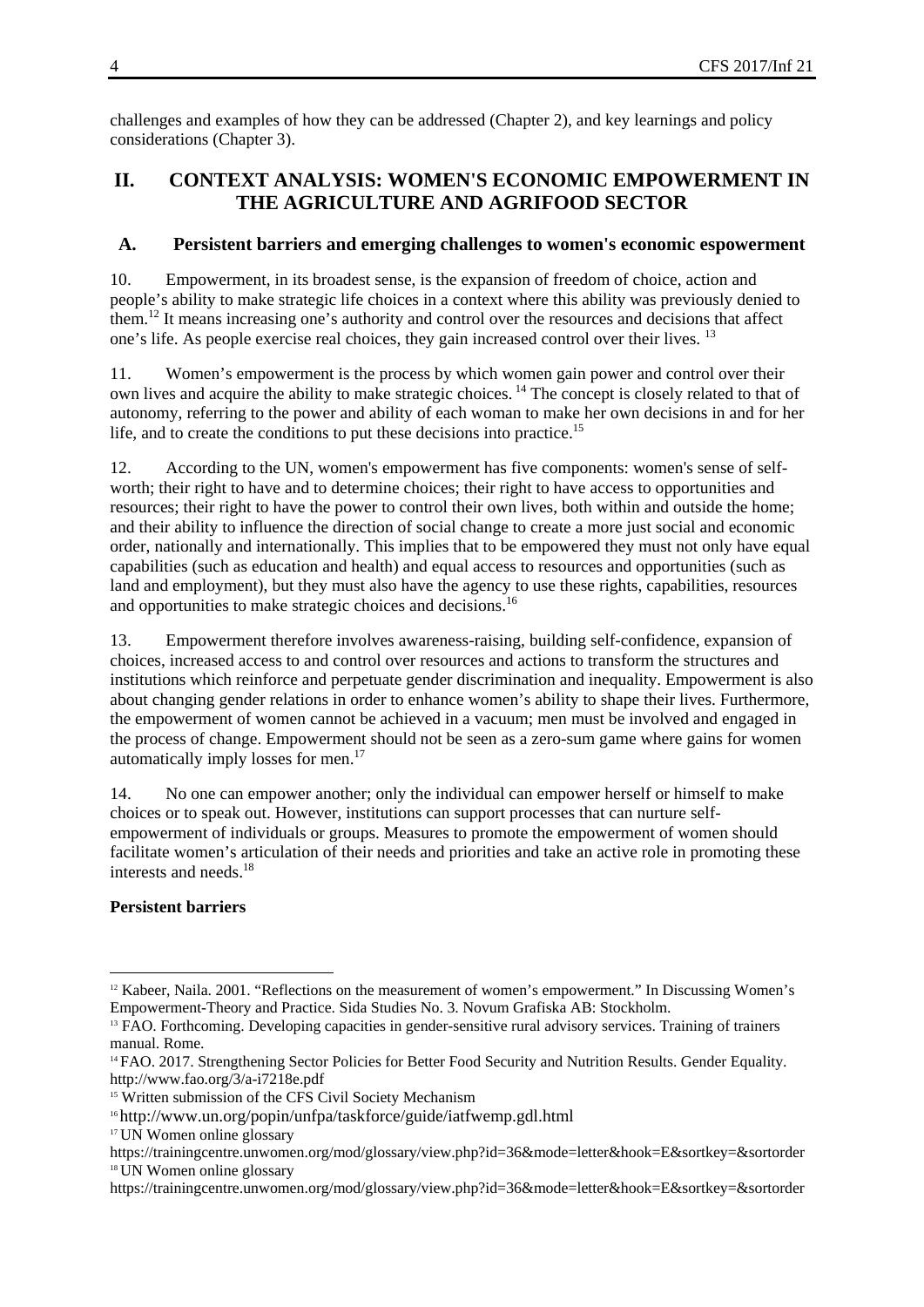15. Across the world, gender inequality persists – including in so-called 'developed' countries – undermining progress across the SDGs. Most pertinently, progress in the eradication of hunger and poverty, which lies at the centre of the 2030 Agenda for Sustainable Development, is intimately linked to the achievement of gender equality and the empowerment of women.<sup>19</sup> In this context, barriers that women face working in the agriculture and agrifood sector significantly undermine their human rights, as well as hindering agricultural productivity globally by an estimated 20 to 30 percent<sup>20</sup> and adversely impacting on women's food security. The same barriers contribute to adverse effects at the household level, as economic disempowerment of women negatively impacts their health and nutrition and that of their children<sup>21</sup>, and contributes to keeping households trapped in situations of food insecurity and malnourishment.

16. Gender discriminatory social norms, practices and roles lie at the heart of gender inequality.<sup>22</sup> These norms – often particularly entrenched in rural contexts – shape the gendered distribution of paid and unpaid work (with women often spending a disproportionate amount of their time on unpaid care activities); limit women's access to assets, productive resources and markets; and undermine the selfconfidence and leadership potential of women..

17. Women working in the agriculture and agrifood sector are further disadvantaged by gendered patterns in access to markets, to services such as financial services (see Box 1), to training and to maternity protection.<sup>23</sup> Furthermore, opportunities to advocate for women's rights are limited by unequal representation in farmers' organizations and in decision-making processes at all levels. Progress has been limited by a lack of political commitment to advance the rights of women and, all too often, limited resource allocation for groups, organizations and movements dedicated to advancing women's rights. This has also contributed to a failure to protect women against all forms of violence. Alarmingly, there is an increase in the prosecution and persecution of women leaders working to promote gender equality.24

<sup>-</sup><sup>19</sup>World Bank, FAO & IFAD. 2009. Gender and food security. In: Gender in agriculture sourcebook.

Washington, D.C., and World Bank; Asian Development Bank. 2013. Gender equality and food security women's empowerment as a tool against hunger. Mandaluyong City, Philippines: Asian Development Bank. <sup>20</sup> FAO. 2011. The state of food and agriculture 2010-2011. Rome, FAO.

<sup>21</sup> Van den Bold, M., A.R. Quisumbing & S. Gillespie. 2013. Women's empowerment and nutrition: an evidence review. IFPRI Discussion Paper 01294. Washington D.C., IFPRI.

<sup>&</sup>lt;sup>22</sup> FAO, IFAD & ILO. 2010. Gender dimensions of agricultural and rural employment: differentiated pathways out of poverty. Rome, FAO.

<sup>23</sup> World Bank. 2007. World Development Report 2008: Agriculture for Development. Washington D.C., World Bank.

<sup>&</sup>lt;sup>24</sup> The number of killings of women leaders reported to Front Line Defenders in 2016 represented an increase from the number of killings reported in the previous year. 281 women leaders were murdered in 25 countries, four of whom were working to defend land, Indigenous and environmental rights.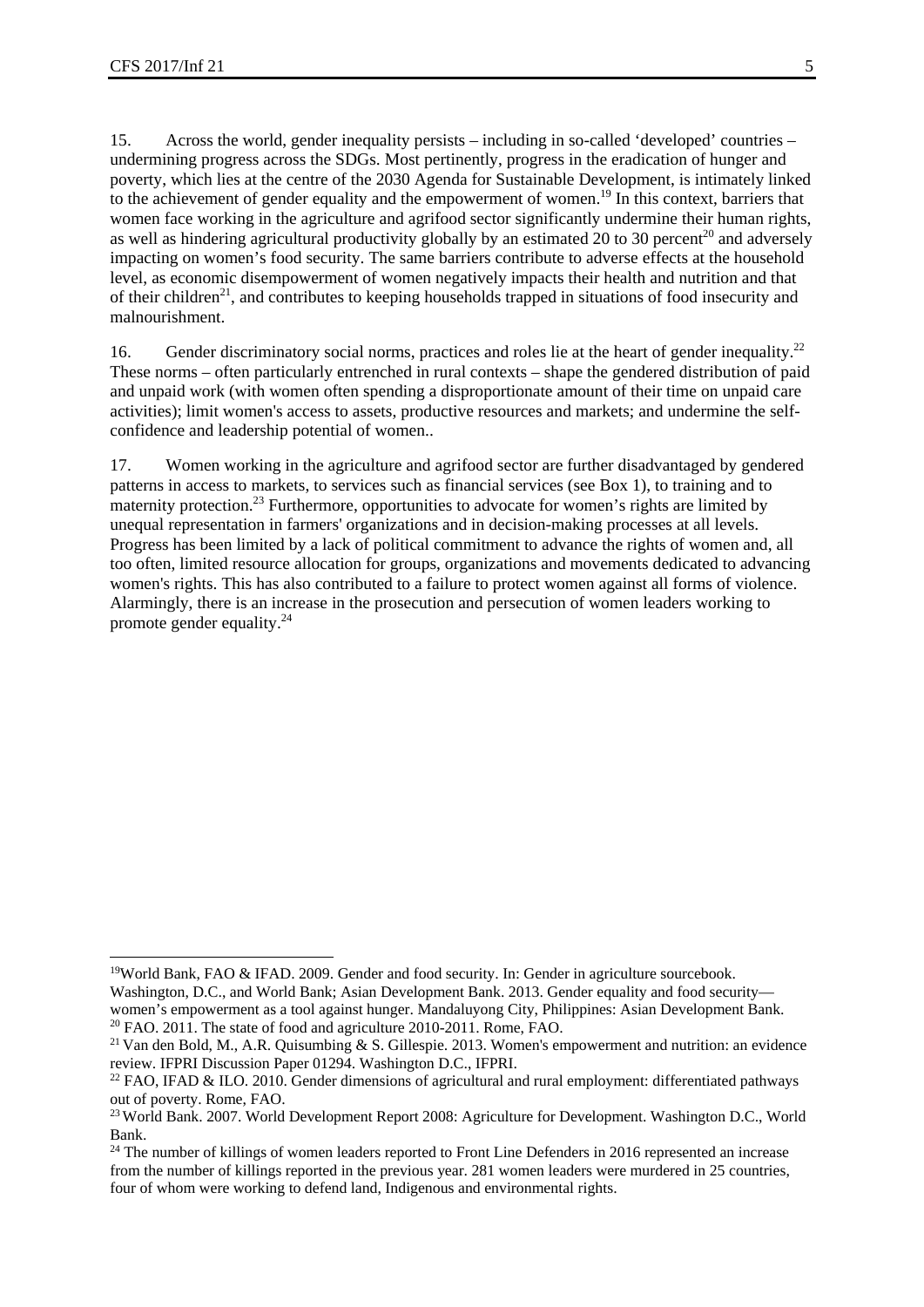#### **Box 1: Women's struggle against drought-induced indebtedness and microfinance companies in Karnataka, India**

This case study documents the experiences of rural women (farmers and farm workers) in the district of Haveri in Karnataka, India, where women make up the majority of the agricultural labour force and yet own just 20 percent of the land.

With persistent drought lasting more than a decade and leading to significant crop failure, local farmers have been unable to repay loans to microfinance organisations operating in the region. Despite the launch of government-sponsored women's self-help groups, aiming to help improve financial conditions for women, women in Haveri continue to struggle with indebtedness, while dealing with aggressive tactics harassment from microfinance companies. This experience is not specific to Haveri, but is spread out across the state of Karnataka with women from different parts of the region reporting similar experiences. Haveri is taken as one specific case study.

For more information, see: http://www.csm4cfs.org/wp-content/uploads/2017/01/Proposal-for-Casestudy-KRRS-LVC.pdf

#### **Global trends and emerging challenges for women's empowerment in the agriculture and agrifood secto**r

18. Urbanization, higher incomes, growing demand for food and expanding private investment in agriculture is creating new economic opportunities for some actors working across agrifood systems. Greater connectivity and dynamism – especially through the growth of intermediate towns as centres for access to markets and service provision – are offering new and wider market opportunities for smallholders in local, national and international markets. This might offer new opportunities, although in a context of widespread and persisting gender inequality and discrimination, and in the absence of measures to address these issues, it is far from certain that women will benefit. At the same time, it is important to recognize that local and largely informal markets continue to play a key role in the food security and livelihoods of the majority of women and men who are small-scale actors in food systems. Given this, it is an unfortunate reality that policies and regulations often discriminate against small-scale actors, many of whom are women.

19. Women are more likely to carry out unpaid work, given gender disparities in household workloads and access to formal labour markets. Likewise, due to gendered patterns in the workplace, women are often the subjects of discrimination and exploitation.<sup>25</sup> Notably, there are concerns that some large-scale agricultural investments – often resulting in the transfer of tenure rights to private actors – have been shown to adversely affect women's livelihoods, employment opportunities, and access to and control over natural resources and food systems, often resulting in forced migration and a worsening of women's living conditions. Thus, women worldwide have very often lost out in the

<sup>&</sup>lt;sup>25</sup> FAO, IFAD & ILO. 2010. Gender dimensions of agricultural and rural employment: differentiated pathways out of poverty. Rome, FAO.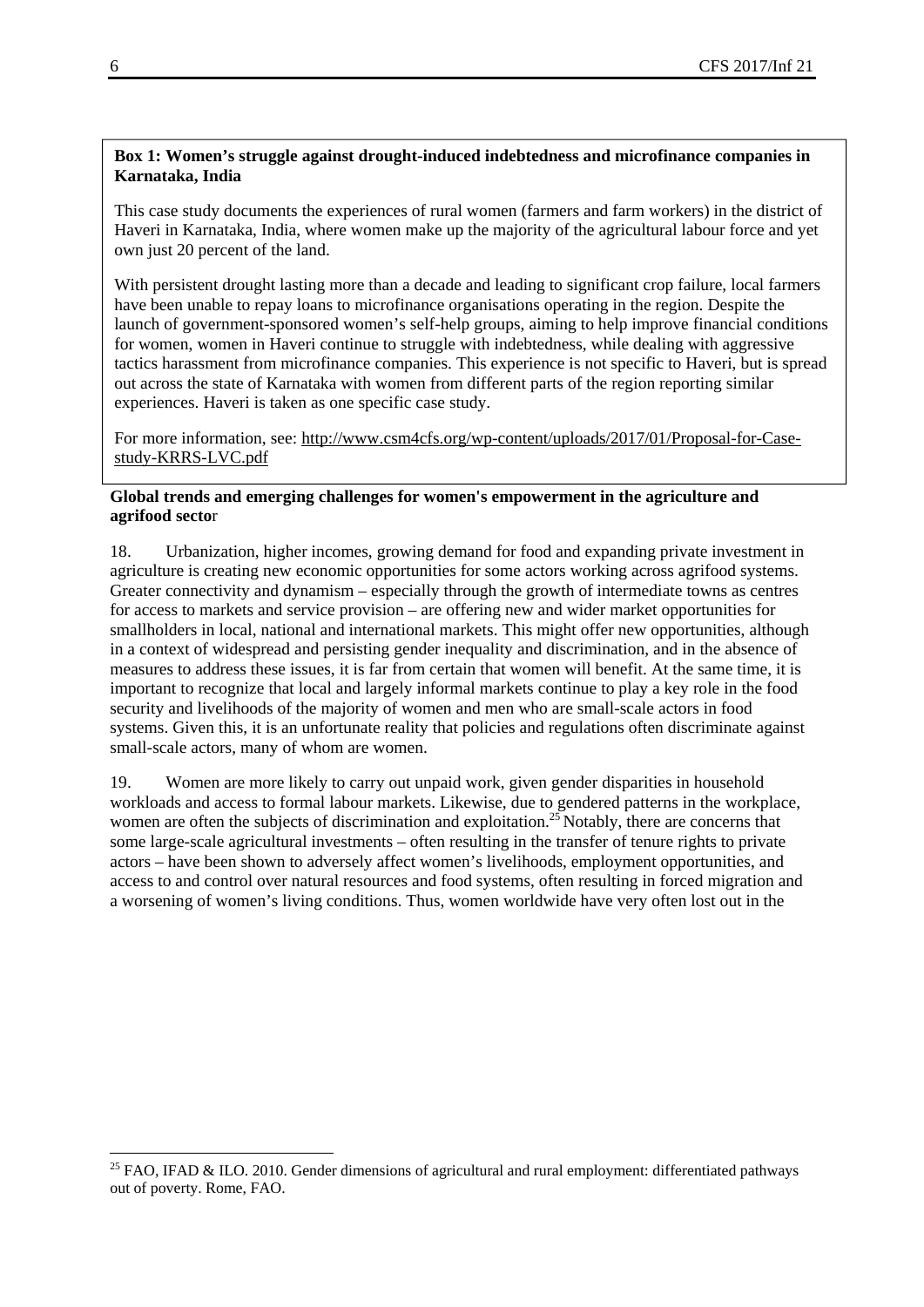1

face of land tenure changes, large-scale rural development schemes, and through traditional land titling programmes (see example in Box 2).

#### **Box 2: Women's access to and control over natural resources – the case of the Community Council of Palenque Monte Oscuro, Colombia**

The Community Council of Palenque Monte Oscuro (CCPMO) located in the town of Puerto Tejada Cauca, Colombia, consists of 50 families of African descent (around 340 people). These families face violations of their right to food due to restrictions of their access to land by large-scale development projects, mainly related to the expansion of the agro-industrial sugarcane sector. The community is traditionally rural, with strong roots in the territory – exercised through the collective ownership of land – and productive activities aimed toward self-sustainability for food supplies, which has become difficult to continue in this context. In particular, the right to adequate food and nutrition for women in the CCCPMO has been impaired because they do not have safeguards for agricultural production and growing adequate food with their own seeds. Meanwhile, women there do not possess individual or collective land titles. The State does not provide any protections to ensure the transfer of traditional knowledge, of which women are the primary holders, thus the survival of their culture is endangered. Furthermore, women do not have sufficient financial capacity to purchase culturally and nutritionally adequate food and do not enjoy adequate access to drinking water, since water sources are heavily polluted by industrial waste and by-products of agricultural chemical sprays.

The CCCPMO has been demanding secure access to their lands since 2004 and has since been allotted small plots of land by state authorities. However, the implementation of these decisions has been slow and the families have been repeatedly displaced from some of the lands that were allocated to them. The CCCPMO has used the CFS' Voluntary Guidelines on the Responsible Governance of Tenure of Land, Fisheries and Forests in their advocacy, and the women of the CCCPMO have presented their case to the UN Committee on the Elimination of Discrimination against Women (CEDAW), which has issued recommendations regarding the elimination of barriers to women's access to land and natural resources.

For more information see: http://www.csm4cfs.org/wp-content/uploads/2017/01/Palenque.pdf (in Spanish)

20. Increased commercialization, value chain integration and connectivity of smallholders to markets can lead to economic empowerment of women, where policies and projects systematically integrate and address gender considerations. However, as has proved to be the case too often, when these conditions are not met, women are frequently excluded from commercial activities, tending to focus their time on traditional gender roles in own-consumption crops and household activities. Further, where commercial agriculture is focused around larger-scale, industrial models based on extractive and unsustainable models of production, concerns for women working in such environments – related to employment conditions, health effects and the vulnerability of women to violence – can undermine any benefits in terms of the potential empowerment of women created by such labour opportunities.

21. Greater rural-urban connectivity and more dynamic interactions between places of living across the rural-urban continuum is increasing the incidence of various types of seasonal, circular, temporary and long-term migration.26 In the case of migration by men, this results in greater autonomy for the women who stay behind, better access for them to productive resources, and the presence of remittances. While these emerge as potential benefits of migration by men, these are counterbalanced

<sup>&</sup>lt;sup>26</sup> Tacoli, C and Agergaard, J. 2017. Urbanization, rural transformations and food systems: the role of small towns. IIED, London.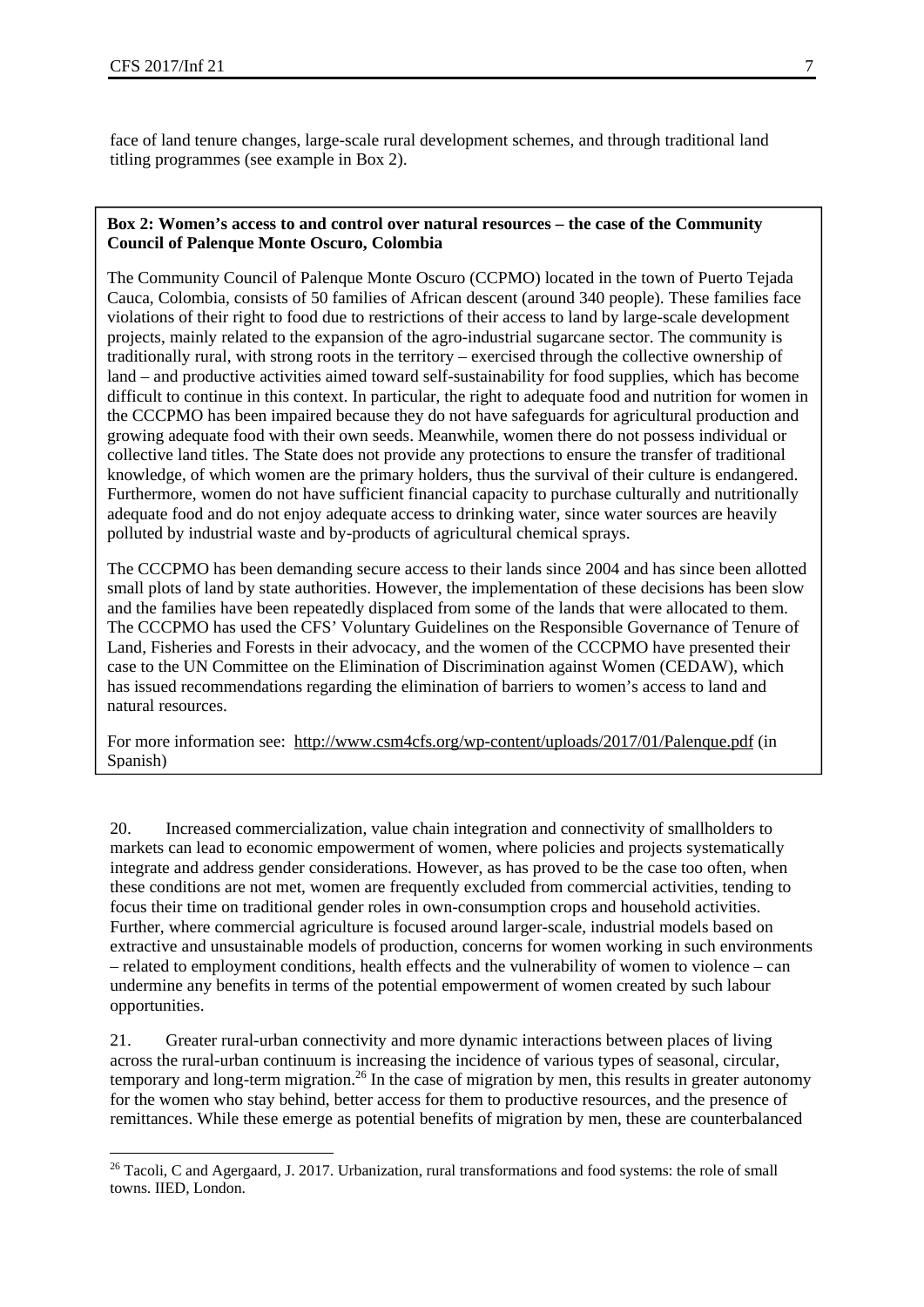against the likelihood of increased workloads and family disunity. The migration of women – who already account for 48 percent of international migrants<sup> $27$ </sup> – is increasing in many contexts due to the availability of jobs in sectors such as domestic care and tourism, and potentially leads to economic empowerment opportunities through access to generally higher paying urban employment. However, the extent to which women migrants are able to benefit from these opportunities is constrained by gender biases in labour markets, plus lower wages, lower levels of literacy and lower education than men, as well as limited access to services and earnings in the context of informal enterprises.<sup>28</sup> The vulnerability of women migrants to trafficking, and to violence – in particular in the context of migration and displacement driven by conflicts – continue to be particular concerns. In some countries and regions of the world, persisting barriers are further exacerbated by the impact of protracted crises and climate change on the livelihood strategies of rural populations. As a consequence, women might find themselves increasingly vulnerable to conflicts, violence and rapid depletion of natural resources, and thus unable to exercise their rights.

#### **B. Global policy framework for women's empowerment and gender equality**

22. A number of normative policy frameworks at the international level promote gender equality and the empowerment of women. These include legally binding international human rights treaties<sup> $29$ </sup> and other legally binding international conventions<sup>30</sup> that states are obligated to uphold. States that ratify these international treaties assume obligations and duties under international law to respect, protect and fulfil human rights as they relate to gender equality. To do this, states must adjust their regulatory frameworks in order to comply with international treaties, which implies removing any reservations, practices, and measures from domestic policies and laws that are inconsistent with the treaties' objectives, and/or taking positive action to facilitate the enjoyment of basic human rights.

23. The equal rights of men and women are enshrined in the Universal Declaration of Human Rights as a fundamental human right. Other international human rights treaties, such as the International Covenant on Economic, Social and Cultural Rights (ICESCR) and the Convention on the Elimination of All Forms of Discrimination against Women (CEDAW), set specific provisions to promote the rights of women and specifically those of rural women.

24. Article 3 and Article 11 of the ICESCR require states to ensure that women have access to, or control over, means of food production, and to actively address customary practices under which women are not allowed to eat until the men are fully fed, or are only allowed less nutritious food<sup>31</sup>.

25. The CEDAW<sup>32</sup> is particularly relevant for the empowerment of women and improved food security and nutrition. Adopted in 1979 by the General Assembly of the United Nations, it defines what constitutes discrimination against women and sets up an agenda for national action to end such discrimination. Though all the treaty provisions apply to rural women, it is the only international human rights instrument that includes specific provisions regarding rural women's rights in its Article 14. Besides articulating the responsibility to respect, protect and fulfil women's basic human rights (such as education, housing, sanitation and health care), CEDAW specifically calls on states to contribute to the empowerment of rural women through respecting and enforcing their rights as they relate to their productive capacity. These include the right to access agricultural extension services,

<sup>&</sup>lt;sup>27</sup> United Nations Department of Economic and Social Affairs, Population Division. 2016. International migration report 2015: Highlights. New York, United Nations.

<sup>&</sup>lt;sup>28</sup> Chant, S. 2013. Cities through a gender lens: A golden "urban age" for women in the global south? Environment and Urbanization. 25: 9-29. London: International Institute for Environment and Development.  $^{29}$  For a full list of the Core International Human Rights Instruments and their monitoring bodies, see: http://www.ohchr.org/EN/ProfessionalInterest/Pages/CoreInstruments.aspx<br><sup>30</sup> For example, the ILO conventions. For more information on the ILO conventions and recommendations, see

http://ilo.org/global/standards/introduction-to-international-labour-standards/conventions-andrecommendations/lang--en/index.htm

<sup>&</sup>lt;sup>31</sup> General Comment No. 16 on the Equal rights of men and women to the enjoyment of all economic, social and cultural rights. http://www2.ohchr.org/english/bodies/cescr/docs/CESCR-GC16-2005.pdf 32 To read CEDAW in full, visit: http://www.ohchr.org/EN/ProfessionalInterest/Pages/CEDAW.aspx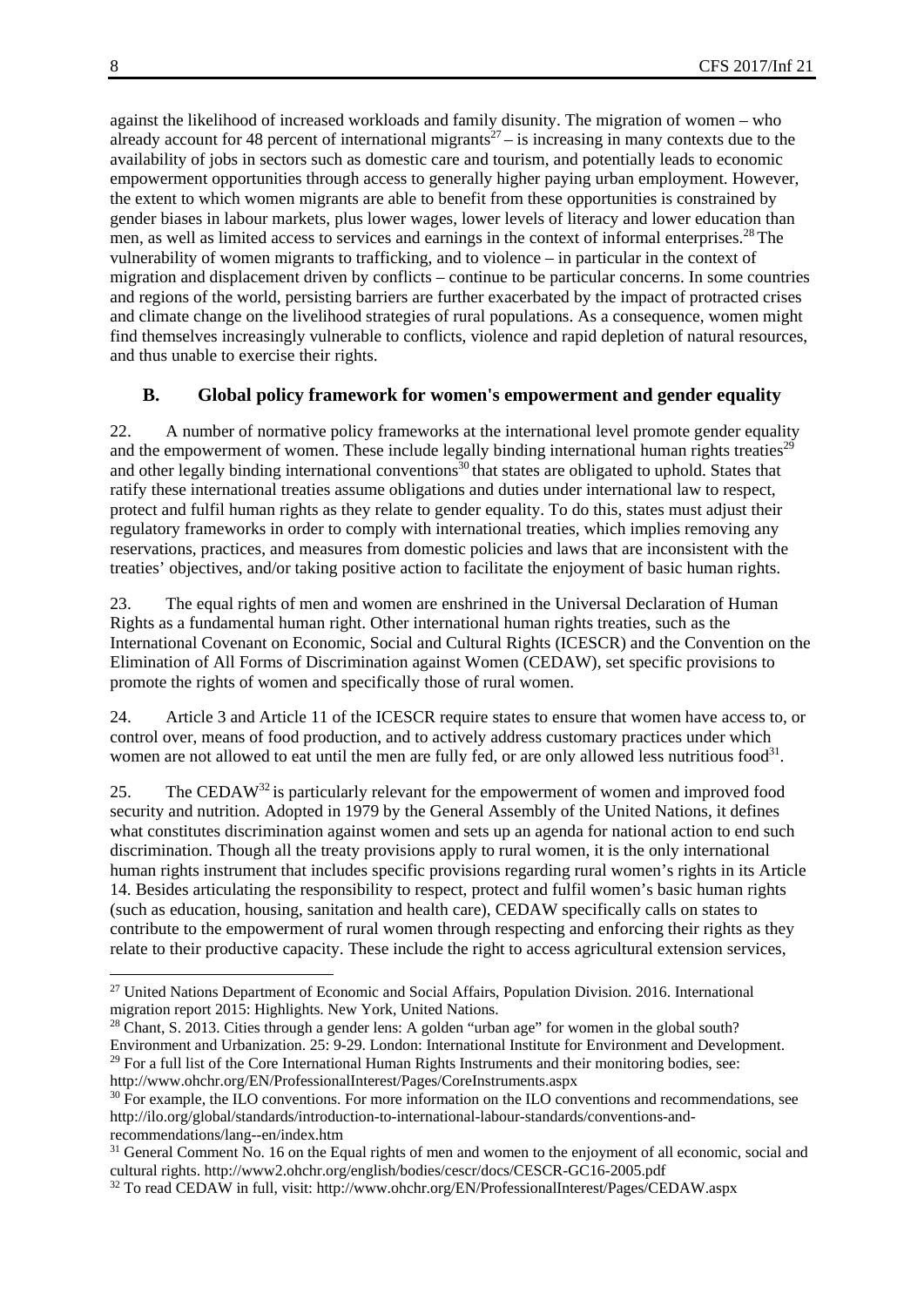economic opportunities, productive assets, improved technologies, financial services, and the right to participate individually or collectively in agriculture and rural development planning. States that have ratified CEDAW33 undertake to plan and implement measures to combat discrimination against women in rural areas in order to ensure, on a basis of equality of men and women, that they participate in and benefit from rural development. States have the obligation to consider the particular problems faced by rural women and the significant roles they play in the economic survival of their families.

26. To orient national policy and action, in March 2016 the UN Committee on the Elimination of Discrimination against Women (CEDAW Committee) adopted a General Recommendation No. 34 (GR 34) on the rights of rural women<sup>34</sup>. GR 34 recognizes the significant contributions that rural women make in reducing poverty, hunger and malnutrition, and in promoting social and economic development. GR 34 provides strategic and practical guidance to states on their obligations for enhancing rural women's empowerment at the policy and programme levels in order to achieve improved food security and nutrition. It also contains many progressive provisions related to the rights of rural women, and places a strong emphasis on their role in achieving food security and reducing poverty, malnutrition and hunger.

27. Concerning women's empowerment through decent rural and agricultural employment, the International Labour Organization (ILO) has four key gender equality conventions<sup>35</sup> (including Convention No. 100, No. 111, No. 156 and No. 183) and at least four additional relevant conventions (see Box 3). Although the latter are not gender equality focused per se, all of them include specific provisions to address the needs, promote the role and ensure the rights of women (see Box 3).

28. In 1994, at the Fourth World Conference on Women, 189 countries unanimously adopted the Beijing Declaration and Platform for Action<sup>36</sup>. As a road map for advancing women's rights and defining a framework for change, this made comprehensive commitments under 12 critical areas of concern for women's empowerment. It included recommendations for advancing women's food security under the strategic objectives on macroeconomic and development policies (strategic objective A1), economic resources (strategic objective A2), vocational training and continuing education (strategic objective B3), health (strategic objective C1), economic rights and access to employment (strategic objective F1), access to resources, employment, markets and trade (strategic objective F2) and sustainable development (strategic objective K2). States have been called upon to undertake comprehensive national-level reviews of the progress made and challenges encountered in the implementation of the Beijing Declaration and Platform for Action.

#### **Box 3: ILO conventions relevant to gender equality and rural women's empowerment**

- Equal Remuneration Convention (No. 100)
- Discrimination (Employment and Occupation) Convention (No. 111)
- Workers with Family Responsibilities Convention (No. 156)
- Maternity Protection Convention (No. 183)
- **Right of Association (Agriculture)** Convention (No. 11)
- Labour Inspection (Agriculture) Convention (No. 129)
- Rural Workers' Organizations Convention (No. 141)
- Safety and Health in Agriculture Convention (No. 184)

<sup>&</sup>lt;sup>33</sup> 189 states have ratified CEDAW. (Last update: 20 June 2016). For more information, visit

http://www.ohchr.org/Documents/HRBodies/CEDAW/OHCHR\_Map\_CEDAW.pdf. 34 For the General Recommendation 34,visit

http://tbinternet.ohchr.org/\_layouts/treatybodyexternal/Download.aspx?symbolno=CEDAW/C/GC/34&Lang=en <sup>35</sup> Key areas of intervention include: getting rural women into formal employment, improving their labour conditions, reducing the gender pay gap, increasing women's participation in workers' associations and related policy and decision-making processes, and enhancing women's social protection coverage. ABC of women workers' rights and gender equality. ILO 2007. Geneva. http://www.ilo.org/wcmsp5/groups/public/---dgreports/- --gender/documents/publication/wcms\_087314.pdf.

<sup>&</sup>lt;sup>36</sup> To read the Beijing Declaration and Platform for Action, visit: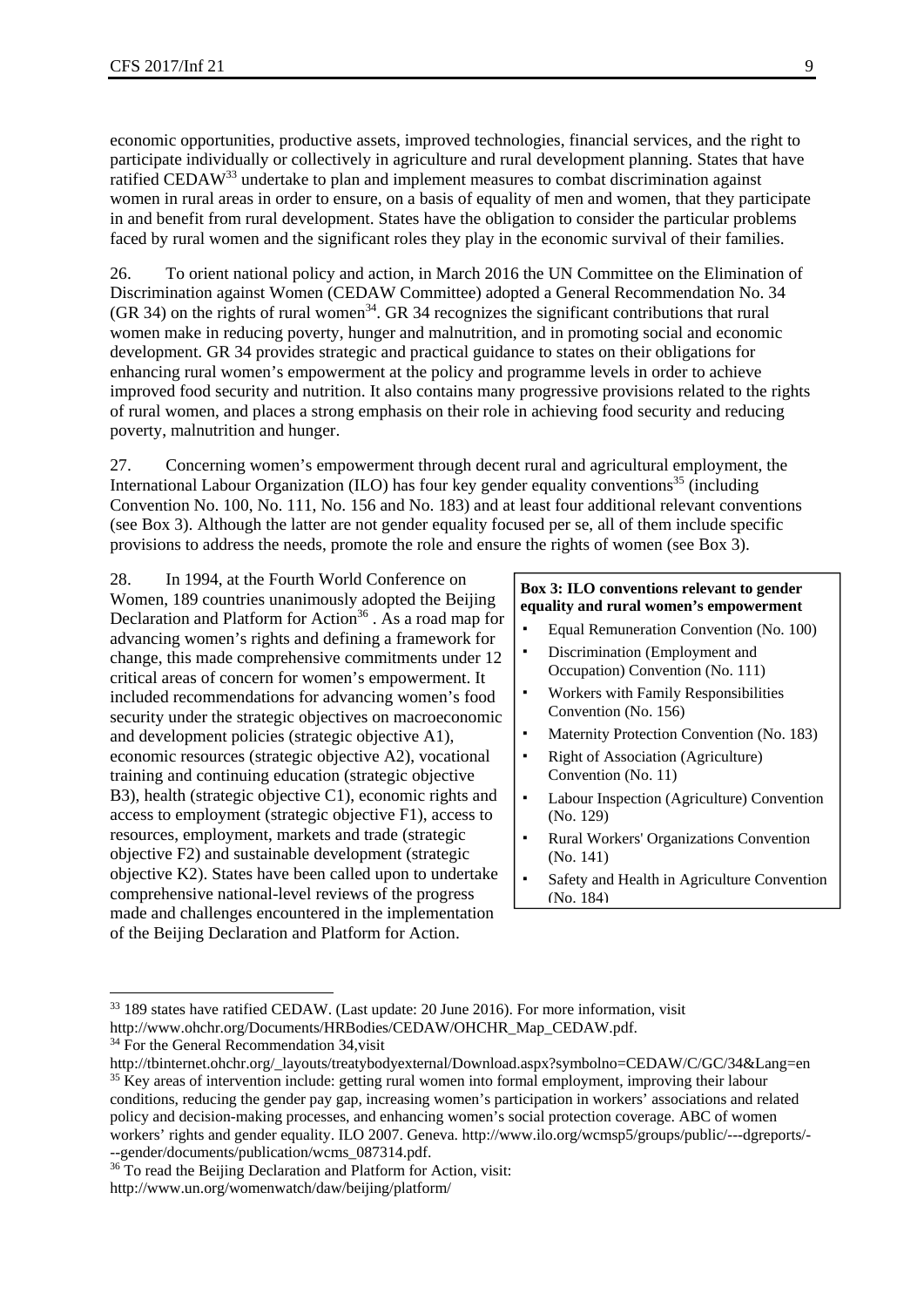29. The Madrid International Plan of Action on Ageing  $(2002)^{37}$ , is the first global agreement that recognizes elderly people as contributors to the development of their societies, and which commits governments to include ageing in all social and economic development policies, including food security programmes.<sup>38</sup> It stresses that older women in rural areas are particularly vulnerable and calls for action to improve living conditions and infrastructure in rural areas. Recommendations include giving priority to older women in rural areas by strengthening their capacity through access to financial and infrastructure services, training for improved farming techniques and technologies, and income-generating opportunities.

30. Achieving gender equality and the empowerment of all women and girls has also become a stand-alone goal of the 2030 Agenda for Sustainable Development, unanimously adopted by the 193 member states of the UN on 27 September 2015. Target 5.A of SDG 5 recognizes that reforms are needed to give women equal rights to economic resources, as well as access to ownership and control over land and other forms of property, financial services, inheritance and natural resources. In addition, SDG 1 and SDG 2 also include targets (targets 1.4 and 2.3) that aim to enhance women's access to productive resources, as a precondition for ending poverty and hunger and achieving food security and improved nutrition. Likewise, SDG 8 focuses on achieving full and productive employment and decent work for all women and men, including equal pay for work of equal value, protection of labour rights and the promotion of safe and secure working environments for all workers, also encompassing women migrants and those in precarious employment situations. Governments have assumed the primary responsibility for the implementation and review of the SDGs at the national, regional and global levels, in relation to the progress made in implementing the SDGs and related targets over the coming fifteen years.

31. In the context of food security and nutrition, governments also express their support to the achievement of equality between women and men and the empowerment of women through voluntary guidelines, declarations and strategic frameworks for action.39 These recognize that the full and equal participation of men and women is essential for achieving food security for all, and acknowledge the fundamental contribution to achieving food security and adequate nutrition made by women. Governments also make specific policy recommendations to promote women's full and equal participation in agriculture and the rural economy through women's empowerment and enhanced access to productive and other socio-economic resources.

#### **C. Policy implementation gaps**

32. By ratifying international human rights treaties and conventions, governments agree to put into place domestic policy measures, legislation and other actions compatible with treaty obligations and duties to provide the enabling environment needed for women's empowerment and the principal legal protection of women's rights guaranteed under international law.

-

<sup>&</sup>lt;sup>37</sup> To read the Madrid International Plan of Action on Ageing, visit

http://www.un.org/esa/socdev/documents/ageing/MIPAA/political-declaration-en.pdf<br><sup>38</sup> While today the overwhelming proportion of older persons in developed countries live in areas classified as urban, the majority of older persons in developing countries live in rural areas. Trends suggest that in the future, rural areas of many developing countries will see a larger population of older persons. (Madrid International Plan of Action on Ageing, 2002).

<sup>&</sup>lt;sup>39</sup> The most relevant instruments are the Voluntary Guidelines on the Responsible Governance of Tenure of Land, Fisheries and Forests in the Context of National Food Security (VGGTs, the Voluntary Guidelines for Securing Sustainable Small-Scale Fisheries in the Context of Food Security and Poverty Eradication (VGSSF), the Voluntary Guidelines to support the progressive realization of the right to adequate food in the context of national food security, the CFS-RAI Principles for Responsible Investment in Agriculture and Food Systems of the Committee for World Food Security (CFS, and the CFS-FFA Framework for Action for Food Security and Nutrition in Protracted Crises.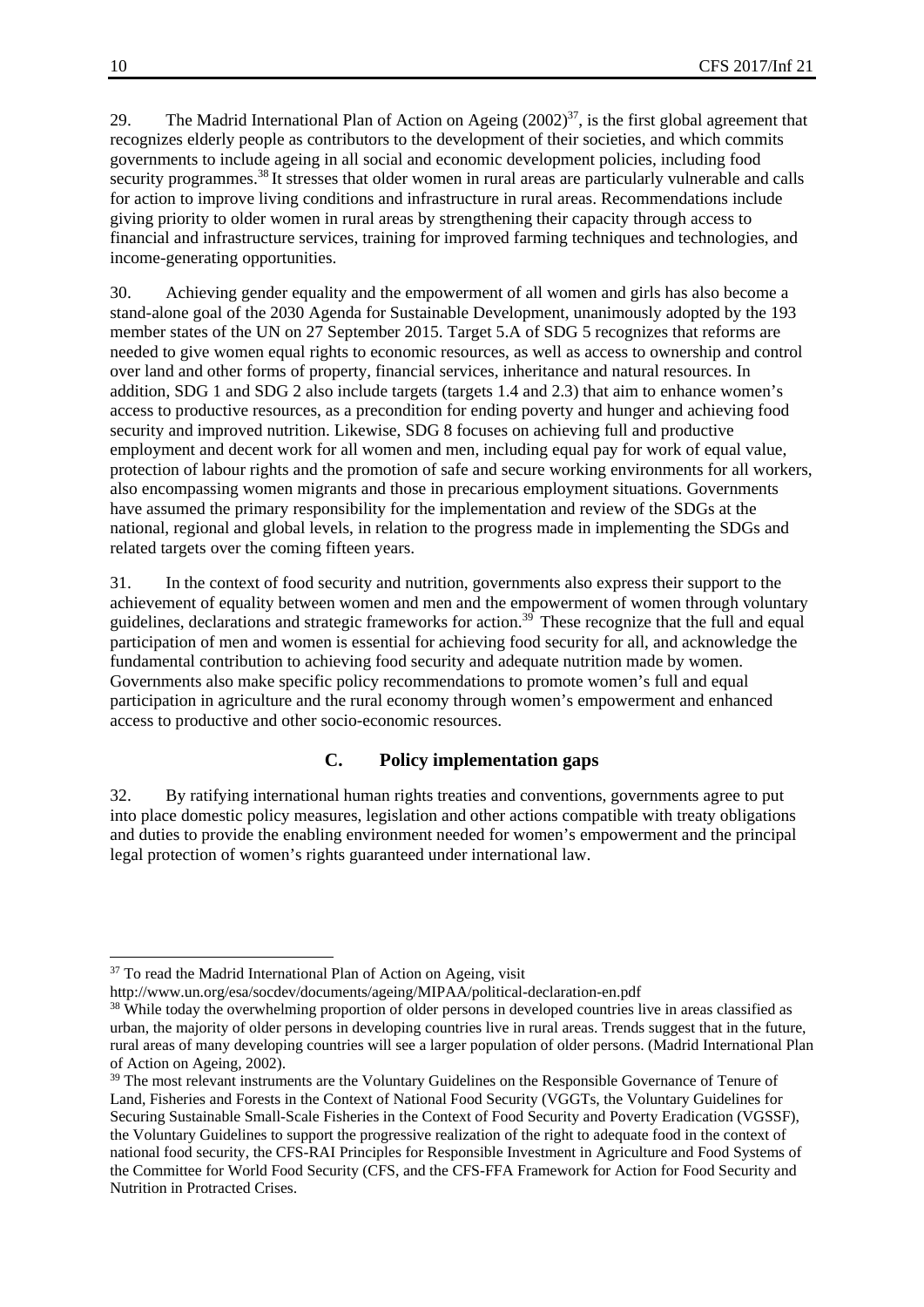33. Yet, the ratification of a treaty does not guarantee its adequate implementation at the national level. Despite the political commitment at the international level to empower women, implementation at the national level often lags behind.

34. The number of countries that ratified the relevant treaties vary to a great extent (see Box 4). For example, while CEDAW and ICESCR are nearly universal, several of the relevant ILO conventions have only been ratified by a small number of states. In the case of the ILO Convention 169 on Indigenous and tribal people, 25 years since its adoption, only 22 countries have ratified it to date. This means that its provisions currently cover less than 15 per cent of the world's Indigenous peoples.<sup>40</sup>

35. Even in countries that have ratified Convention 169, this has not yet generated the results aimed for, and its effective implementation remains a challenge. Indigenous and tribal peoples continue to suffer disproportionately from poverty and human rights violations, including forced and child labour. Major challenges persist in relation to the protection of Indigenous peoples' collective rights to land and natural resources. Indigenous women are in a particularly vulnerable situation, as they suffer simultaneously from the effects of both gender and ethnic discrimination. The reasons for the gaps in the implementation of Convention 169 are manifold. In some ratifying countries, Convention 169 has very limited visibility, and government officials as well as Indigenous representatives are often unaware of its provisions and potential. Often, notwithstanding the emphasis of Convention 169 on consultation and participation, its ratification has not been complemented by the establishment of effective dialogue and consultation mechanisms: Indigenous and tribal peoples therefore were not offered real opportunities to make their voices heard <sup>41</sup>

36. Such implementation challenges at the country level and incoherence between international and national policies and laws mostly result from:<sup>42</sup>

#### **Box 4: Selected international treaties & conventions - number of ratifications**

- $ICESCR 165$
- CEDAW 189
- Equal Remuneration Convention  $(No. 100) - 173$
- Discrimination (Employment and Occupation) Convention (No. 111) – 174
- Workers with Family Responsibilities Convention (No.  $156 - 44$
- Maternity Protection Convention (No. 183) – 32
- Labour Inspection (Agriculture) Convention (No.  $129$ ) – 53
- Rural Workers' Organizations Convention (No.  $141$ ) – 40
- Safety and Health in Agriculture Convention (No.  $184$ ) – 16

#### Sources:OHCHR,

http://www.ohchr.org/Documents/HRBo dies/CEDAW/OHCHR\_Map\_CEDAW.p df http://www.ohchr.org/Documents/HRBo dies/CESCR/OHCHR\_Map\_ICESCR.pd f and ILO NORMLEX, Information System on International Labour

Standards (accessed on 22 May 2017)

- a lack or limited understanding of women's human rights and the obligations specifically outlined by the different treaties;
- limited political will to take action to secure women's rights;
- limited awareness and understanding among national policy-makers of the relevance of gender equality for achieving sustainable development outcomes, such as food security and nutrition;

Learning from 25 years' experience of ILO Convention No. 169 Geneva, 27-28 November 2014. Available online at: http://www.ilo.org/wcmsp5/groups/public/---ed\_protect/---protrav/---

travail/documents/meetingdocument/wcms\_339137.pdf

<sup>40</sup> Further data on the ratifications of this convention are available on the ILO website: http://www.ilo.org/dyn/normlex/en/f?p=1000:11300:0::NO:11300:P11300\_INSTRUMENT\_ID:312314

<sup>41</sup> Summary of discussions, Seminar on enabling rights-based development for indigenous and tribal peoples:

<sup>42</sup> FAO. 2002. ILC 2013. NGO-CEDAW and CAMBOW 2011. OECD No Date. UN Economic and Social Council. 2014. UN Women Asia and the Pacific. No date.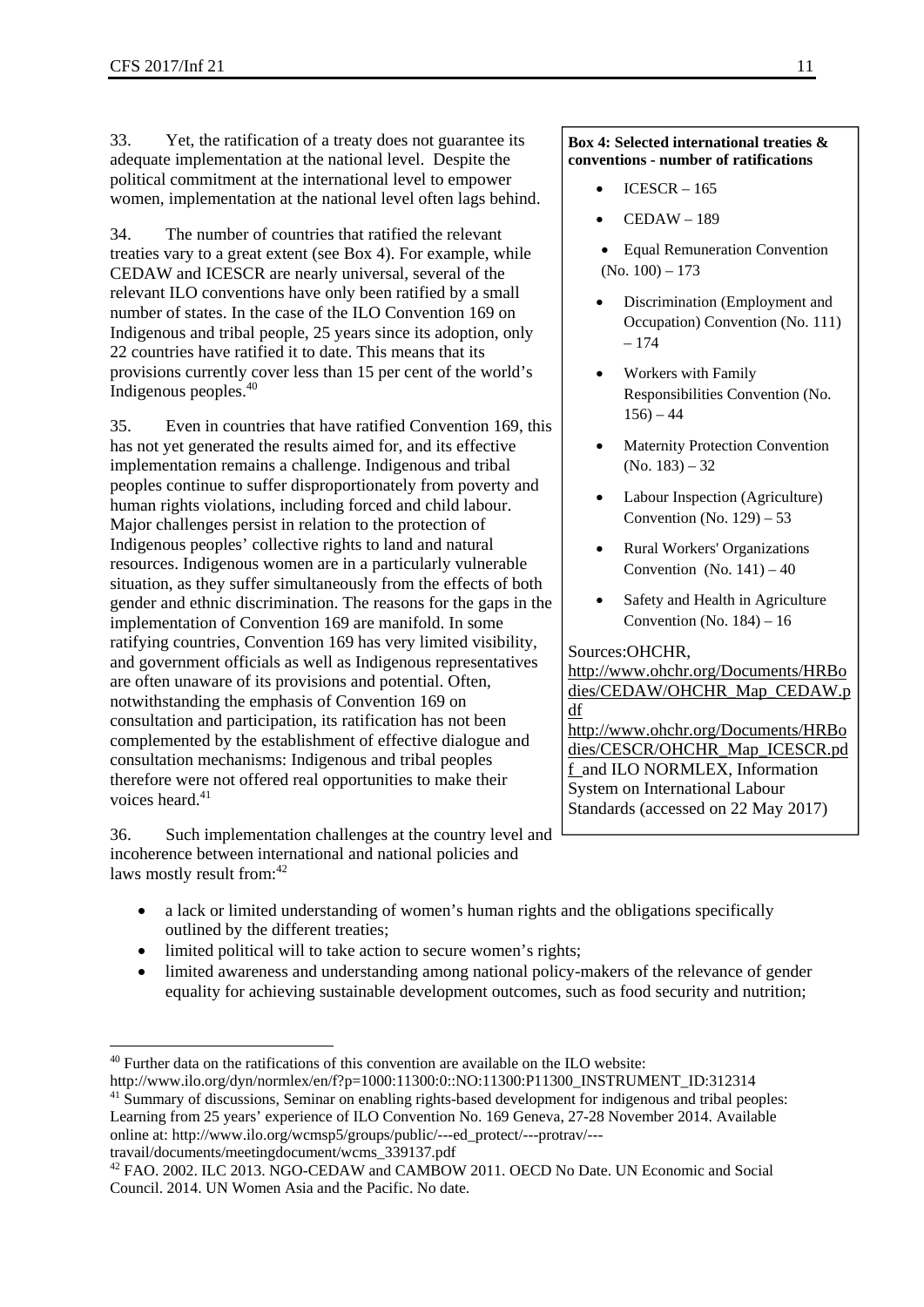- a lack of capacity to implement and monitor voluntary or legally binding international agreements;
- discriminatory laws and unfavourable institutional structures and processes, and/or genderblind national development plans and strategies;
- a lack of resources to develop and implement national action plans on women's empowerment, or to ensure the set-up or the proper functioning of national institutional mechanisms targeting women;
- weak civil society when it comes to supporting women so that they are able claim their rights.

37. At the same time, even when gender equitable legislation and policies are in place, their implementation can be hindered by cultural factors. Deeply rooted social norms and attitudes can shape the roles and responsibilities of women and men in family life and in society, as well as their access to rights and opportunities, which compounds women's disadvantaged position in the public and private spheres.<sup>43</sup> Such cultural factors, as in the case of the agriculture and agrifood sector, partly explain the low representation of women in decision-making positions in relevant institutions such as agriculture-related ministries, research and extension, and parliamentarian committees.<sup>44</sup>

38. Over the past two decades, even in countries that have witnessed an impressive increase in female participation in decision-making bodies, the policies and measures adopted at the country level to promote women's economic and political empowerment andreforms of formal legislation have not been sufficient in transforming the prevailing sociocultural norms that undermine female voices and leadership in policy processes or the stereotyped vision of women's subordinate role within society.<sup>45</sup>

39. Today, there are still 155 countries that have at least one law that limits women's economic opportunities, while 100 countries place restrictions on the types of jobs women can do and 18 allow husbands to decide whether their wives can work at all  $^{46}$  However, even in countries where openly gender-discriminatory laws have been formally eliminated, the implementation of such policies is lagging behind due to entrenched stereotypes, social tolerance for discrimination and the lack of explicit anti-discrimination laws to ensure policy enforcement.

40. By making information, new technologies, skills, knowledge and services more relevant and accessible to women, **agricultural extension and rural advisory services** can help them to increase their yields, connect with markets, and take advantage of economic and entrepreneurship opportunities. However, social norms and attitudes regarding the roles and responsibilities of women and men are among the reasons why women tend to have even less access than men to agricultural extension and rural advisory services in developing economies. These norms and attitudes define women's time availability, mobility, educational attainment and representation, and thus also determine the possibility for women to benefit at all from these services. Practical implementation problems also endure on the side of service providers, both at the individual and institutional levels. At the individual level, the fact that service providers often fail to recognize women as legitimate clients and to effectively reach out to them results in women being underserved by advisory services. In addition, service providers too often lack the knowledge and capacity needed to target women effectively with relevant information. At the institutional level, the factors that impede the implementation of relevant international treaties (e.g. CEDAW Article 14, paragraph 2 (d)), include gender-blind or gender-discriminatory organizational culture, which results in biased decision-making, targeting, employment of staff and service delivery modalities and content.47

<sup>43</sup> OECD No date. UN Women Asia and the Pacific.

<sup>44</sup> The proportion of seats held by women in national parliaments is 23.3 percent globally. Source: Inter-Parliamentary Union. 2017.

<sup>45</sup> Economic Commission for Africa. 2014. Twenty-Year Review of the Implementation of the Beijing Declaration and Platform for Action (BPfA) + 20. Africa Regional Review Summary Report. 46 World Bank. 2016. Women, Business and the Law. Getting to Equal.

<sup>47</sup> Petrics, et al. 2015. Enhancing the potential of family farming for poverty reduction and food security through gender-sensitive rural advisory services. Occasional Papers on Innovation in Family Farming. FAO. Rome.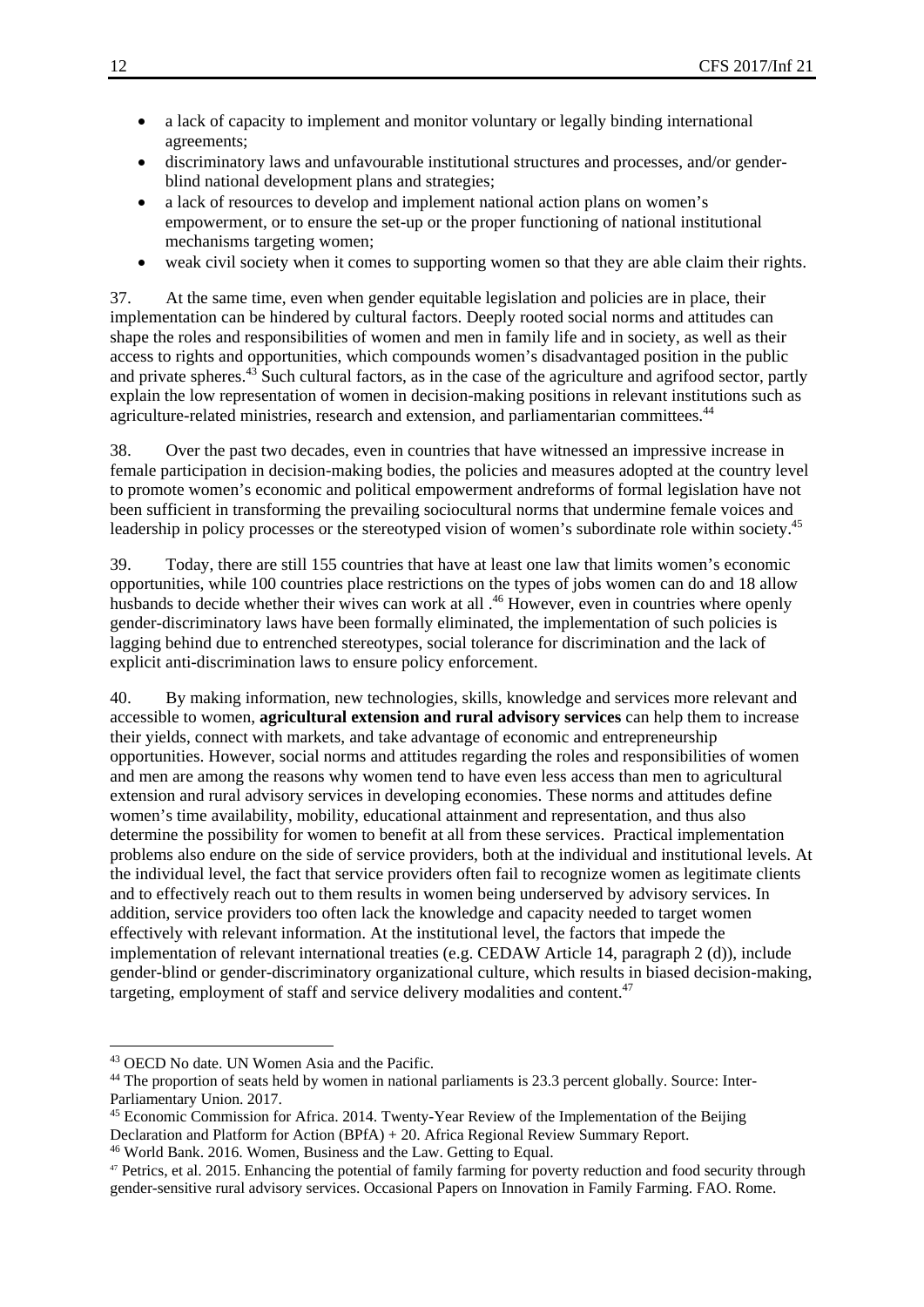41. Considering **land governance**, in recent decades, national laws have increasingly aligned with international standards to support gender equality.48 Yet, major gaps still persist. Problems can endure at the institutional level even when statutory reforms are passed. Law reform processes may be incomplete, either because statutory frameworks are not followed up with well-drafted regulations for implementation, or because the reforms may only target one sector, failing to address discrimination in other areas of the legal framework (for instance, laws on the family, marriage, property and personal status and land registration) leading to incoherence and ambiguity when it comes to implementation by land officials. Furthermore, progressive legal reforms are not always followed up by the long-term and continuous efforts needed to ensure proper implementation and enforcement.<sup>49</sup> One principal impediment is the limited understanding of legal reforms among land officials and populations, as well as traditional practices and norms that contradict progressive legal provisions. Other important factors impeding the implementation of progressive land laws include low levels of knowledge and access to justice for women to claim their land rights, women's lack of involvement in decision-making processes around land and wider gender discrimination in sociocultural and political relations. An additional and critical barrier is the ongoing lack of adequate financial and human resources to implement progressive law reforms.<sup>50</sup>

42. Regarding women's access to **financial services**, constraints that impede policy implementation include both sociocultural norms and legal barriers. Norms that create time and mobility constraints for women; the fact that in some countries women are required to provide specific permissions or documentation that can be challenging to obtain; the prejudice among financial institutions that leads to viewing women as less attractive clients than men; and the limited physical outreach of financial institutions in rural areas all limit women's opportunities for interaction with formal financial institutions.<sup>51</sup>

43. Legal barriers that discriminate against women, in terms of ownership and inheritance rights, limit women's access to land or property and results in a lack of assets considered by financial institutions to be acceptable for use as collateral.<sup>52</sup> Laws should also explicitly provide adequate and effective **maternity protection** coverage to workers in fields that are frequently excluded from such coverage (including workers in agriculture), small and medium-sized enterprises and self-employed workers (including contributing family workers)<sup>53</sup>. Discriminatory legislation, such as national labour

<sup>1</sup> <sup>48</sup> For example, only two countries out of the 25 that have undertaken the FAO Legal Assessment Tool (LAT) do not have the indicator "The law recognizes gender equality in the right to own or control property regardless of the type of marriage" in their legal and policy framework. For more information, see: http://www.fao.org/gender-landrights-database/legislation-assessment-tool/indicators/en/?sta\_id=960

See also Helle Ravnborg, Rachel Spichiger, Rikke Brandt Broegaard and Ramsmus Hundsbaek Pedersen "Land Governance, Gender Equality and Development: Past Achievements and Remaining Challenges" 28 *Journal of International Development* (2016) 412-426. Examining gender equality in land governance for 15 countries in detail, Raynborg et al. (2016) noted that 13 of the 15 considered have, over recent decades, passed legislation that contains provisions for equal opportunities for men and women in terms of land rights.

<sup>49</sup> Helle Ravnborg, Rachel Spichiger, Rikke Brandt Broegaard and Ramsmus Hundsbaek Pedersen "Land Governance, Gender Equality and Development: Past Achievements and Remaining Challenges" 28 *Journal of International Development* (2016) 412-426.<br><sup>50</sup> IB Karikari, J Stilwell and S Carver "The application of GIS in the lands sector of a developing country:

challenges facing land administrators in Ghana." *International Journal of Geographical Information Science,* 19(5) (2005), 343–362; RH Pedersen and S Haule, "Women, donors and land administration: the Tanzania case." Danish Institute for International Studies, Working Paper 19 (2013). Further, in Uganda, many of the land administration and land dispute settlement institutions prescribed by the Land Act do not even exist: M Rugadya "Escalating land conflicts in Uganda. A review of evidence from recent studies and surveys." *The International Republican Institute and The Uganda Round Table Foundation* (2009). 51 Hernandez. E., Ciacci, R., Benni, N. & Kaaria, S. Forthcoming. Women smallholders: the next frontier in

financial inclusions. Joint CGAP-FAO publication.

 $52$  Ibid.

<sup>53</sup> ILO.2016. Women at Work. Trends 2016. Geneva.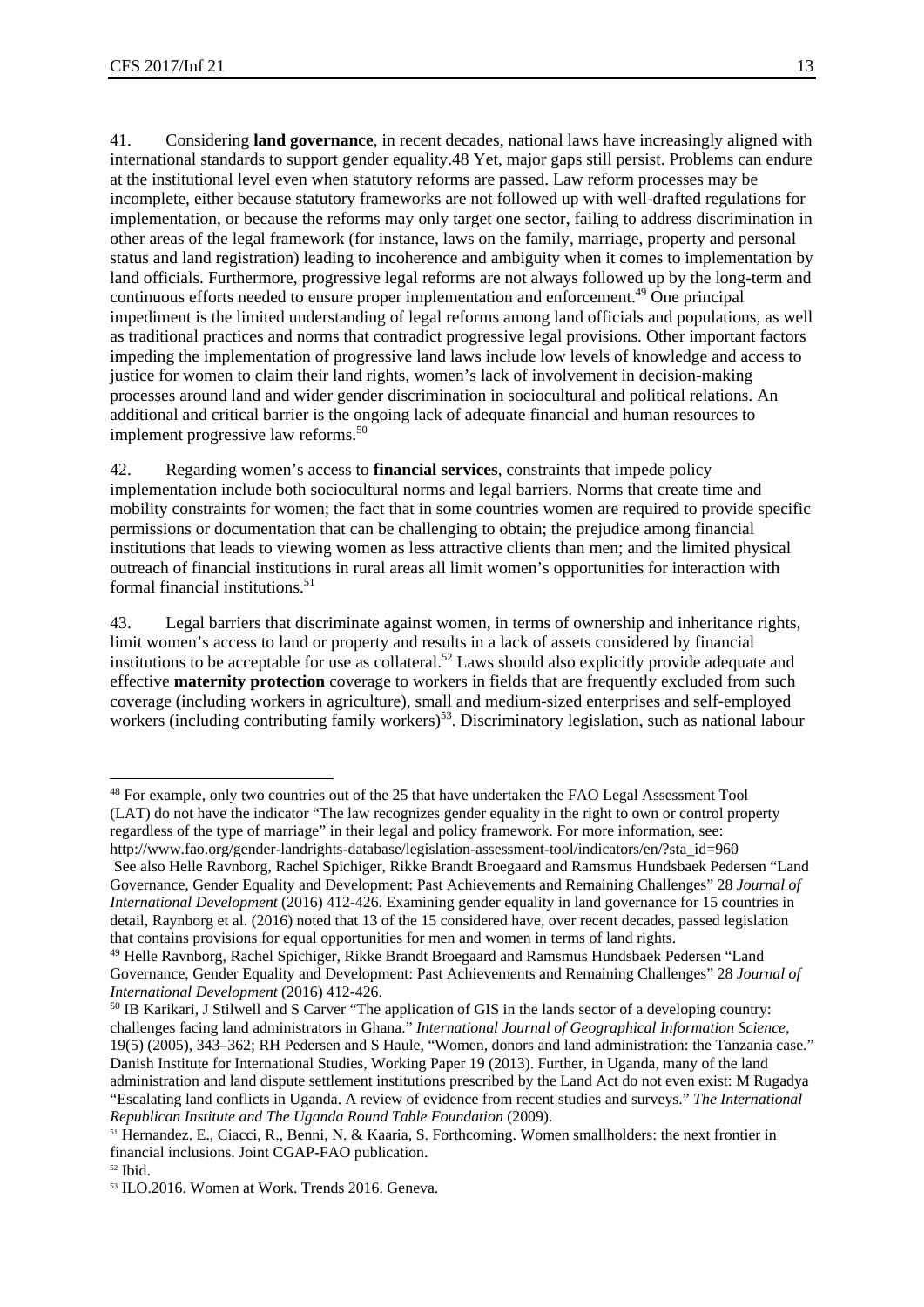codes, that excludes men from having the right to leave for caring for a child54 perpetuates traditional gender roles and makes it difficult to increase men's engagement in family responsibilities. This engagement would lighten women's unpaid workload and thus give women more of a chance to invest in their own training and education or to engage in income-generating activities in the agriculture and agrifood sector.

In other cases, the gap in implementation is due to the lack of adequate strategies and policy measures, for example in the case of the **gender wage gap**. 55 The main reasons behind the gender wage gap include sectoral and occupational segregation, women's overrepresentation in low-wage jobs and in part-time workers, long working hours carried out by women and the expectation of long working hours, and the motherhood penalty and fatherhood bonus<sup>56</sup>. These are all gender-specific barriers and therefore require specific policy interventions beyond those aimed at promoting economic growth and the efficiency of labour markets $57$ 

44. In other instances, national employment policies generally do not explicitly address the main challenges related to female employment (such as segregation, pay gap, lack of access to pension systems or caretaking services) nor are they complemented by interventions and policy measures to enable women to reconcile paid work and unpaid care responsibilities <sup>58.</sup> Unpaid care work, though essential to sustaining society and economic development, remains too often invisible and unrecognized in national policy frameworks. Women are responsible for most of the unpaid care work undertaken, which includes all non-remunerated activities, such as caring for the household, cooking, cleaning, collecting water and firewood as well as caring for the ill, elderly and children. The invisibility of women's unpaid care work, and thus women's poverty, is perpetuated by its exclusion from national accounts, gross domestic product, and by failing to prioritize public services that could help reduce and redistribute unpaid care responsibilities.

#### **D. Conditions for the impelmentation of policy and legal frameworks**

45. Concerns over the lack of incorporation of agreed international frameworks into national policy are not without justification in many contexts. In addition to the need for greater political will at the national and local levels, greater engagement with international debates and frameworks within local contexts is required, including the provision of tools to enable the implementation of relevant international policies by national actors. This is a precondition for the successful implementation of international policy frameworks promoting women's economic empowerment, and the realization of their rights.for.

46. Even where constructive policies are in place that acknowledge gender equality in laws and regulations, implementation requires that social attitudes, norms and beliefs do not contribute to gendered barriers in practice, in terms of accessing rights and opportunities. In some contexts, for example, even where women enjoy the same rights as men in terms of inheritance and land ownership,

<sup>54</sup> ILO 2012. Good practices and challenges on the Maternity Protection Convention, 2000 (No. 183) and the Workers with Family Responsibilities Convention, 1981 (No. 156): A comparative study. Working paper 2/2012.

<sup>55</sup> While in some countries the gender wage gap has decreased over time, it is estimated that, worldwide, women's wages are approximately 77 percent of those earned by men (ILO, 2016. Women at Work. Trends 2016. Geneva.).

<sup>56</sup> Motherhood penalty and fatherhood bonus refers to the pay gap related to parenthood where for most men fatherhood results in a wage bonus and for most women motherhood results in a wage penalty. This is the result of persisting discrimination in the world of work against women with children compared to singe men, fathers, childless women and unmarried women.

<sup>57</sup> ILO.2016. Women at Work. Trends 2016. Geneva.

<sup>58</sup> UN Economic Commission for Latin America and the Caribbean. 2015. Regional review and appraisal of implementation of the Beijing Declaration and Platform for Action and the outcome of the twenty-third special session of the General Assembly (2000) in Latin American and Caribbean countries.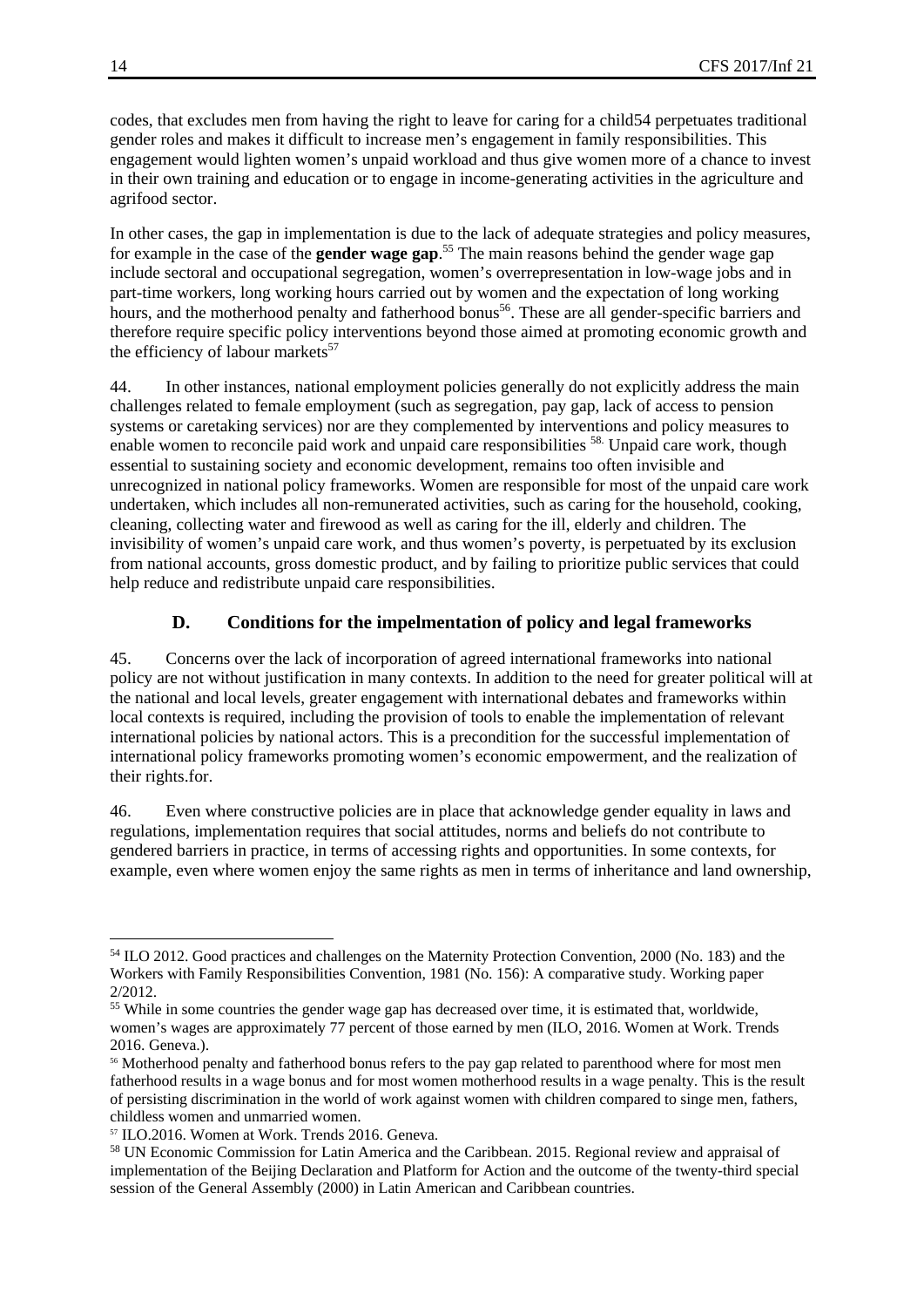1

in practice outcomes are deeply gender biased as a result of prevailing sociocultural norms, which result in land and property often passing down through male relatives.<sup>59</sup>

47. Transformative approaches must be grounded in institutional mechanisms and require horizontal and vertical coordination in order to change society-wide norms, practices and outcomes in relation to gender equality. The existence of an adequately resourced institutional setting targeting women at the national level is a critical implementation condition. In the context of the review of UN Women's Beijing  $+20$  action platform on gender equality, all participating countries reported the existence of some sort of national gender machinery (stand-alone gender ministries, gender and equality commissions, focal points in relevant ministries). Obviously, their mere existence is not sufficient; gender-related institutional mechanisms must also be equipped with adequate financial and human resources, and be vested with authority and a clear mandate to be able to influence relevant policy and decision-making processes. Ensuring that national women's ministries or other mechanisms are located at the highest possible level of government, for example, can be crucial to mobilizing political will and obtaining support from the rest of government.<sup>60</sup>

48. In this respect, cross-sectoral and inter-ministerial collaboration to raise the profile of gender equality in food security and nutrition policies and strategies for agriculture development and the agrifood sector is imperative. So too is gender resourcing, including budgeting, and systematic gender awareness and capacity building among government officers and key stakeholders that influence national policy agendas. Generating and disseminating evidence about gender gaps in productive and income-generating opportunities in agriculture, and how addressing these could contribute to achieving food security and nutrition – noting that greater control of household resources for women generally benefits health and nutrition outcomes of the entire family - can also help to raise the profile of gender equality and expand the opportunity for policy change. Equally important, on the legal side, is the need for strengthening the legal and quasi-legal complaint and recourse mechanisms for the effective protection of women's rights.

49. The engagement of women working in the agriculture and agrifood sector in policy and planning processes at all levels will be essential to facilitate gender equitable outcomes in policy and practice.<sup>61</sup> As such, support for women's groups and associations to organize and more effectively negotiate in decision-making processes is a priority. To enable women leaders to fulfil this role, more needs to be done to engage and strengthen women's associations at local, national and regional levels across feminist movements, grass-root organizations and in national policy processes and dialogue. This means working with women and men at all levels, from the national down to local and household levels, to facilitate awareness of the importance of women's voices and their work. Transformative change – supported by shifts away from gender unequal and discriminatory norms – needs both change at the highest levels of government as well as at the lowest.

### **III. ADDRESSING CHALLENGES**

50. This section provides a more in-depth overview of the challenges to women's empowerment as well as strategies that seek to overcome these challenges with respect to four main thematic areas identified as highly relevant in the context of the agriculture and agrifood sector:

1. Women's participation in decision-making, public policies, partnerships and leadership ro

2. Women's access to and control over land, natural resources, inputs and productive tools;

<sup>59</sup> World Bank, FAO & IFAD. 2009. Gender issues in land policy and administration. In: Gender in agriculture sourcebook. Washington, D.C., World Bank.

<sup>&</sup>lt;sup>60</sup> UN Women. 2015. The Beijing Declaration and Platform for Action turns 20. New York.<br><sup>61</sup> World Bank, FAO & IFAD. 2009. Gender and agricultural livelihoods: strengthening governance. In: Gender

in agriculture sourcebook. Washington, D.C., World Bank.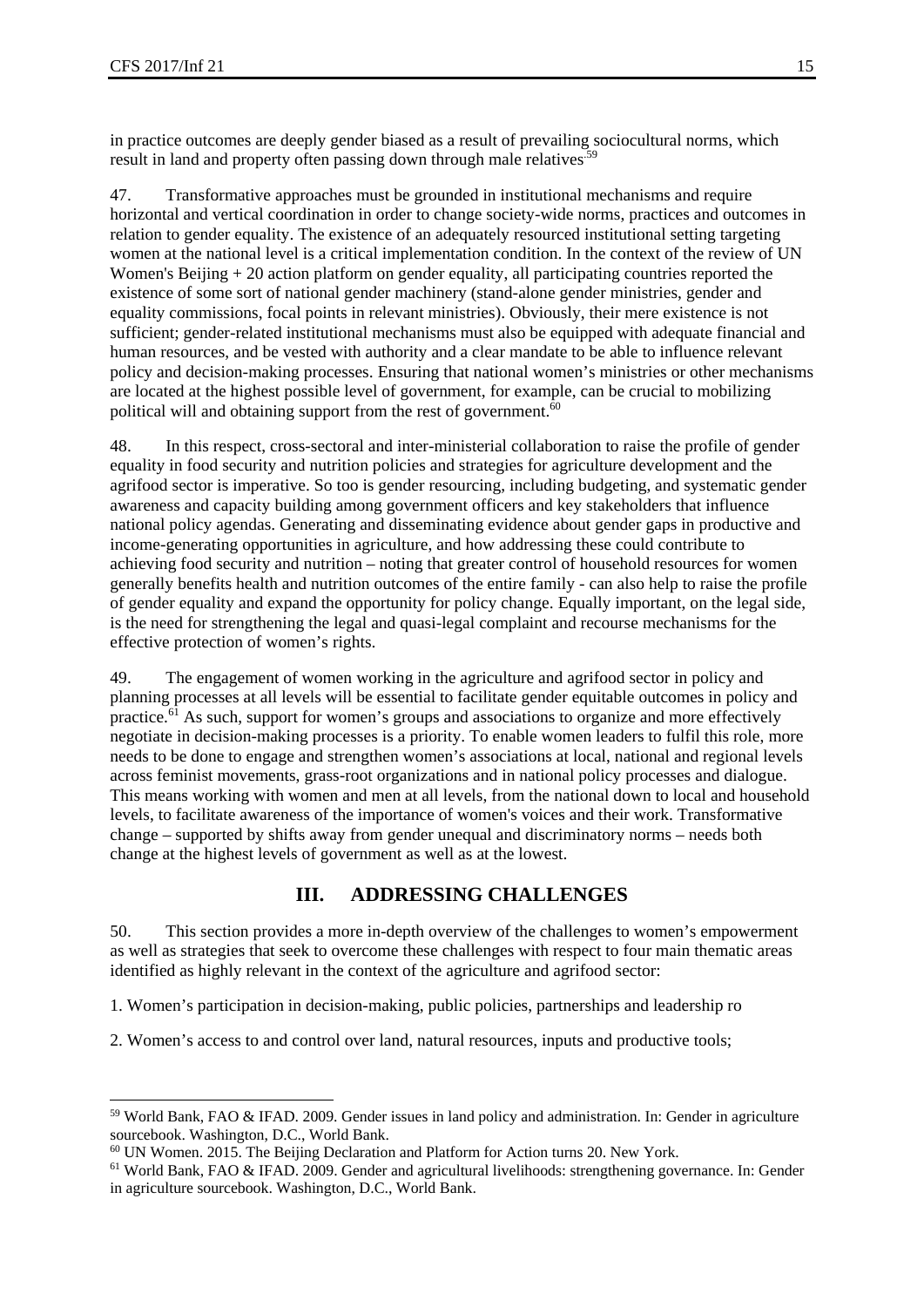3. Women's access to decent working conditions and adequate wages;

4. Women's capacities to access markets.

51. Each thematic area is introduced by an overview of the main issues affecting women's empowerment followed by the presentation of a number of concrete experiences. Experiences were submitted and selected by the members of the Technical Task Team set up by CFS to support the preparation of the Forum on the basis of their relevance to the issues covered by CEDAW GR 34 (2016) on the rights of rural women as well as on their ability to show the diversity of perspectives and approaches.

#### **A. Women's participation in decision-making, public policies, partnerships and leadership roles**

52. It is problematic to promote economic empowerment of women working in the agriculture and agrifood sector in a context where rural women are largely absent from decision-making processes at all levels of society.

53. At the household level, this means key decisions on the distribution of household work, access to productive resources, and engagement in income-generating activities are often solely the domain of male household heads. In a context of gender differentiated livelihood strategies within households – with women and men often pursuing livelihoods independently of each other - this has serious implications for the type of work women are involved in and the distribution of economic benefits associated with household activities generally. At higher community, local and national levels of governance, the absence of rural women's voices from planning and decision-making processes is an impediment to the design and implementation of policies geared at addressing the gendered challenges that rural women face.

54. The engagement of food producer organizations and farmer cooperatives in development initiatives and policy processes has been widely identified as an important avenue for the economic empowerment of farmers across the board. Yet it is still the case that women are too often either absent from these groups or included in such a manner that they have limited opportunities to influence decision-making processes. Along with the related lack of access to assets and productive resources, this limits women's potential to engage in commercial partnerships and to influence the conditions of those partnerships in which they are involved.

55. Given these realities, the absence of effective women's rights civil society movements in some countries – and the marginalization and persecution of those advocating for women's rights – is of particular concern. Certainly, these organizations would need to be engaged and empowered in order to bring about transformative changes to gender relations, including in underlying sociocultural norms, which strongly contribute to many of the constraints to women's empowerment in the agriculture and agrifood sector. Women's enhanced participation and leadership in public and private life is central to addressing key challenges related to food security and nutrition, in particular of children and infants, as well as to gendered patterns of exploitation and violence that are often prevalent in traditional rural societies.

56. Addressing these issues and galvanizing women's voices and leadership to promote change requires coordinated action across multiple fronts and levels. This includes transforming cultural norms and attitudes, providing relevant training to women and their organizations, engaging women in producer organizations and creating safe spaces in policy processes for women to advocate for the realization of their rights.

#### **Examples:**

**1. Household Methodologies to enhance women's participation in decision-making**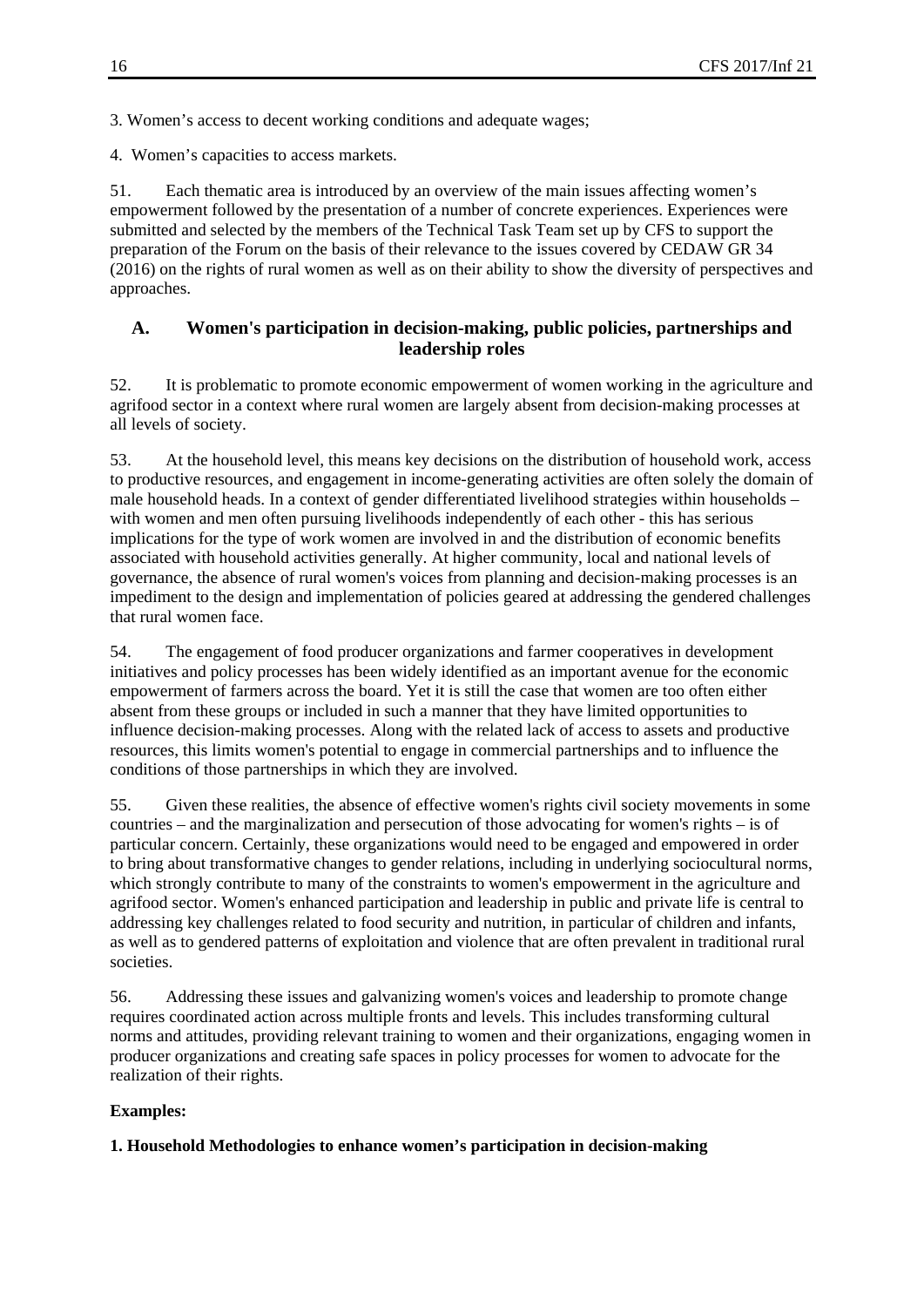57. Household methodologies are participatory methodologies that enable family members to work together to improve relations and decision-making, and to achieve more equitable workloads. Their purpose is to strengthen the overall well-being of the household and empower all its members to achieve their development potential and create stronger, more resilient and sustainable smallholder farming and rural livelihoods systems.

58. Household methodologies build on a growing understanding that, in many parts of the world, households are not cohesive units with shared needs, resources, benefits and goals. Rather, women and men in the same household often pursue separate livelihoods and are responsible for different production and consumption activities. Women usually have fewer productive assets than men and are less able to make independent economic decisions about their enterprises and the use of the income they generate. They are often overburdened with productive work, domestic chores and caring tasks, while men often feel burdened by their responsibility as heads of the household. These inequalities hinder the general motivation of household members and their ability to make productivity gains and develop effective businesses, which adversely affect their ability to achieve food, nutrition and income security.

59. The household methodologies work within the "black box" of a household. They enable all household members to identify and overcome obstacles and to make the most of available opportunities in order to improve their lives. The way these methodologies work is to get household members to sit together – husband, wife, children – to come up with a common vision: what are they trying to achieve and where would they like to be in three or five years' time? Then they analyse where they are now. Why have they not yet reached their vision?

60. As part of this process, household members come to realize that inequalities in gender roles and relations can be part of the reason that they remain poor. The creation of the vision motivates family members to work together for a common future, and the examining of where they are at present becomes the means by which they can then understand how to move towards the future and achieve their common goals. Hence, a household's ability to understand the causes of their current situation – and their willingness to act upon the findings – is crucial for unlocking a household's potential.

For more information, see:

https://www.ifad.org/topic/household\_methodologies/overview/tags/knowledge\_notes

#### **2. Empowering women through producer organizations**

61. An analysis by Twin – a non-governmental organization (NGO) working with producer organizations across Latin America, Asia and Africa – on the role played by women farmers in coffee, cocoa and nut value chains documents innovative initiatives to address gender imbalances in access to economic opportunities.

62. Twin highlights that, owing to the significant (and often under-appreciated) role of women within agrifood and agricultural activities, any business sourcing agricultural ingredients from smallholder producers will inevitably owe a huge debt to women. There is potential for business to play a transformative role in strengthening gender justice within their value chains, while themselves benefiting from such targeted interventions. In this regard, producer organizations represent a strategic entry point. Partnerships between producer organizations, development agencies, private actors and governments should prioritize the advancement of gender justice through:

 Developing and implementing gender policies that formalise producer organisations' commitment to gender justice and have the potential to generate transformational change in gender relations. For example, introducing an explicit commitment to gender justice in the constitution of a producer organisation, or engaging in communications activities that increase the visibility of women's work both on the farm and in the household.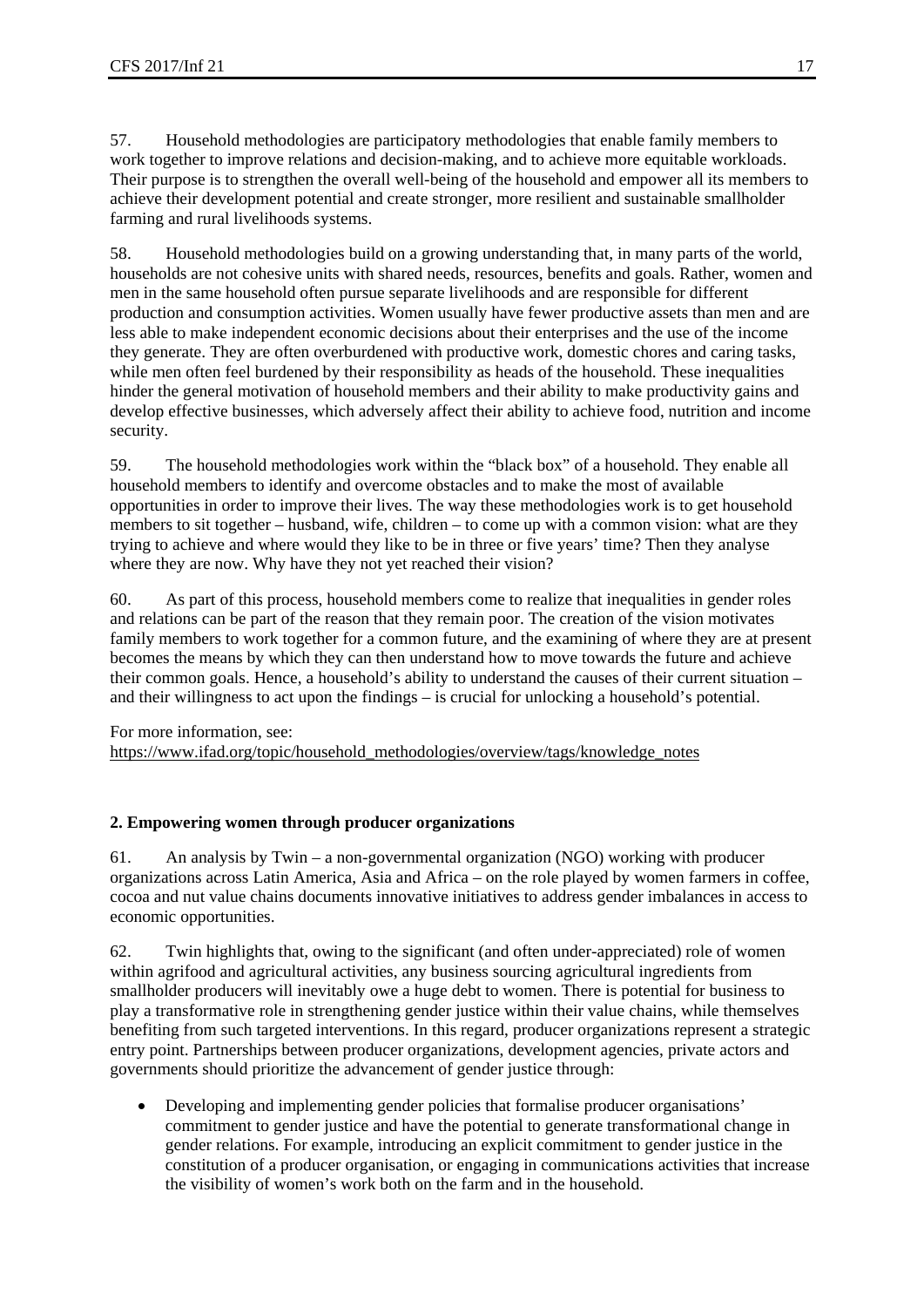- Enabling more women to become members of producer organizations in their own right by reviewing membership policy and/or encouraging men to share or gift ownership of land to their wives and other female family members.
- Establishing spaces to act as 'incubators' for women's leadership and to allow both men and women to learn about gender and consider ideas about identity. Inclusion of women's committees in the producer organisation governance structure also enables women leaders to have more influence over decision-making and access to financial resources, helping to place a greater emphasis on women's priorities in organisational strategy.
- Creating opportunities for women to get involved in selling products for example, as purchasing clerks or running small businesses – both to provide an additional source of income and to give women a greater understanding of market dynamics.
- Promoting access to affordable credit for women and/or campaigning for subsidised credit to be offered by the government or other local actors.
- Investing in adult literacy programmes to enable women to engage more effectively in democratic processes, such as leadership elections, and to increase their awareness of and ability to access rights over land ownership.
- Supporting 'made by women' initiatives, which add value to women's produce, generating additional resources that can be used to finance further women's empowerment initiatives and enable increased investment for women for their farms and families.

For more information, see: http://www.twin.org.uk/assets/Twin-reports/Empowering-Women-Farmers-in-Agricultural-Value-Chains-1.pdf

#### **3. Women's collective action fosters their participation in decision-making, Panama**

63. Indigenous women are confronted with a dual challenge as female individuals and as part of the Indigenous community, given that both groups experience systemic discrimination.

64. This case shows how women's collective engagement and support can contribute to women's access to policy decision-making spaces both through Indigenous local authorities and in the national context. Indigenous women in Panama are not only those traditionally in charge of reproductive and cultural roles in their communities, but are those also carrying the burden of the household choirs and often of the struggles for the defence of their territories and the right to self-determination against large-scale infrastructure projects, such as dams or mines. Their skill to negotiate and advance the struggle on behalf of their entire community allowed them to be elected, for instance, as a cacique (high counsellor) within the Ngäbe Indigenous community council (a role normally reserved only for men). The same applies to the Guna women, who together created a cooperative of artisan craft makers in order to manage their main productive activity in the Guna territory in a communityminded manner. This approach means that men were also made to understand the importance of this endeavour. While in the urban context, Indigenous women must also face multiple challenges, this scenario also allows for the chance to strengthen their capacities by interacting and participating in other organisations that are non-Indigenous or mixed, enabling them in some cases to carry out advocacy work with national institutions.

For more information, see: http://www.csm4cfs.org/wp-content/uploads/2017/01/SITUACION-INDIGENA-DORIS-BILL.pdf (in Spanish)

#### **B. Women's access to and control over land, natural resources, inputs and productive tools**

65. Women continue to experience discrimination in access to and control over land – including its tenure, use and transfer – due to legal barriers and social and cultural customs. Men are still prioritised in inheritance systems; male privilege is a feature of marriage; state programmes for the distribution of land favour men; and there is gender bias in the land market. Women-led farms are on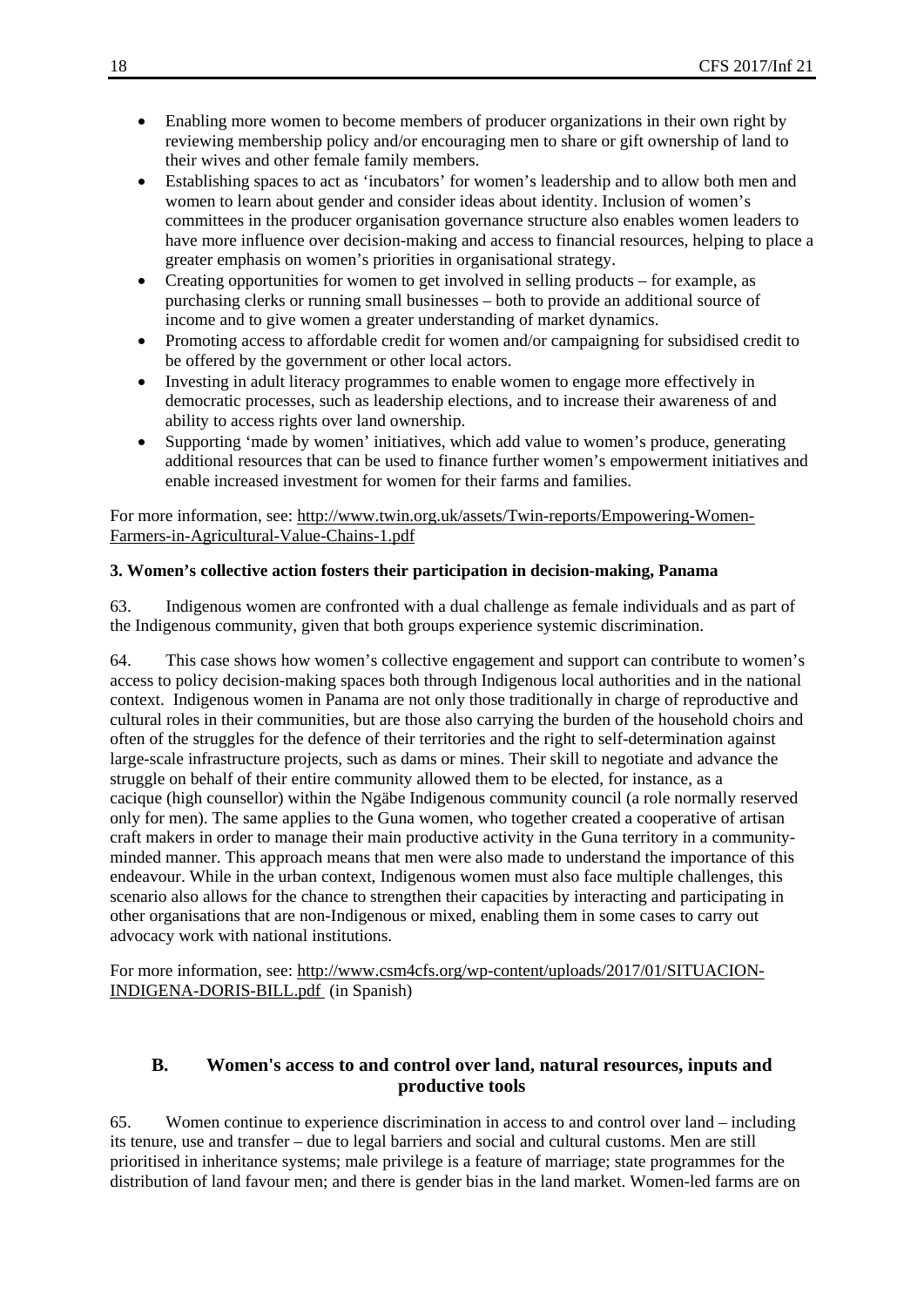average smaller in size, and have worse conditions for producing and commercialising their goods: they control less land and livestock, have less access to credit or insurance, lower education levels, less access to extension services and market information. A similar situation arises inside family farms, where women are usually responsible for small areas in the backyard garden or on a part of the plot, and they have little influence over joint management. They often complement their activities with the collection of firewood, animal herding, and gathering of fruits and medicinal plants from the commons. The significant transfer of tenure rights to the private sector, along with armed conflicts, exert pressure on communal areas, traditional community spaces, and on peasant farmers, and they increase and recreate forms of exclusion of women.

66. In territories where water and socio-biodiversity abound, there is increased pressure on the more fertile and productive land. Large-scale infrastructure projects, such as the building of dams, affect populations that live along and are dependent on watercourses. The great majority of women working in fisheries are employed in a post-harvest capacity, thus they make a significant contribution to food security, livelihoods and household incomes. Despite their contribution, women fish processors and traders often remain marginalized in the sector, especially in the institutional decisionmaking processes that develop the policies that determine the conditions under which they work and engage in business. One of the reasons is that often women who process fish are not viewed as fishers, which is why their conditions are not taken into account in policies to strengthen or restore artisanal fisheries. Lack of access to credit, low levels of literacy, low bargaining power due partly to weak organization, and little access to and impeded management of fishery resources, are just some of the effects of marginalization of women in the sector.

67. Women need to have the right to equally access, control and use land and other natural resources, irrespective of their marriage status and particular tenure systems. Women should benefit from equal or priority treatment within the framework of agrarian reform and property, as well as resettlement plans. Women are particularly vulnerable when formalization occurs. Individual titling often leads to households' males becoming the sole legal owners of the land and places communal land in the hands of customary elites, so joint titling or community tenure should be considered as a strategy towards gender equality in land ownership as well. Rights to land, seeds and natural resources are a prerequisite for food sovereignty.

68. More knowledge on women's access to, use and management of territories is needed in order to tackle the manifold discriminations they experience. The World Programme for the Census of Agriculture 2020 (WCA 2020) recommends that censuses go beyond identifying the gender of the person in charge of the farm, property or plot (which still needs to be considered in many countries). The recommendations include, for example, questions to identify the distribution of decision-making inside the home regarding the management and property of assets. It is also pertinent that information is generated by women themselves.

69. Access to better conditions for women producers starts with the recognition that there is a variety of ways to produce food, and that women, especially those who are members of traditional communities, possess vast knowledge about practices that are adapted to their natural and changing environment, and to the culture that they wish to strengthen. Moreover, women are continually experimenting and therefore innovating. A recognition and exchange of knowledge is necessary, including knowledge that is systemized by teaching and research centres, aimed at increased production without adding to the work burden. The objective is to increase women's economic autonomy and communities' food sovereignty. It contributes to building resilience to climate change and addressing pollution caused by industrial agricultural models (i.e. pesticides, genetically modified organisms (GMOs), etc.). This collective process of building knowledge informs agroecological approaches and other innovations that support sustainable food systems that contribute to food security and nutrition. It is important to consider those practices and tools that allow for a breakaway from the gender-specific division of labour, in such a way as to open up new possibilities to women's creativity and other family and labour arrangements. When women are included in all stages of endogenous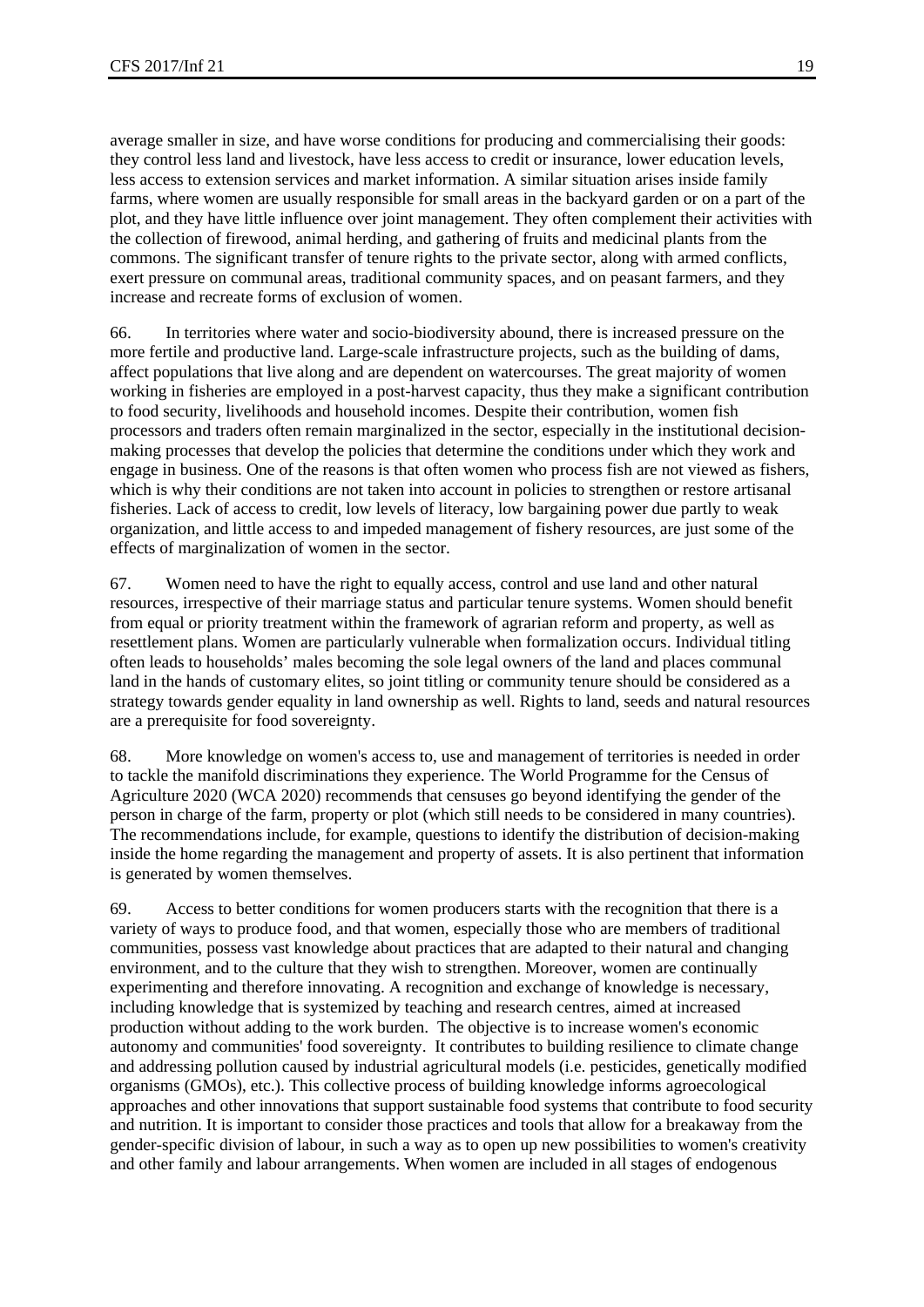development of new technologies and practices, they can take ownership of their work, become autonomous and constantly improve their abilities.

#### **Examples:**

1

#### **1. Women's capacity building to tackle the negative effects of large-scale land acquisition – Katosi Women Development Trust (KWDT), Uganda62**

70. This case illustrates how an action-based research project on large-scale land acquisitions in the district of Mukono (where Lake Victoria is located, in central Uganda) was able to build the capacity of its community members, both to understand and to take progressive steps toward addressing land grabbing challenges in their community.

71. KWDT has conducted a study on the rampant land conflicts among the fishing communities of Mukono district, where KWDT operates. 73.4 percent of the Mukono district is covered by open water, especially in the area of Lake Victoria, making it very attractive for both local and foreign investors, and suitable for various kinds of investments such as tourism, large-scale fish farming and agriculture activities, among others. Large-scale land acquisition around the lake, for forms of investments other than traditional use such as agriculture and small-scale fishing, is increasing, leading to lawlessness, ignorance and forceful evictions from people living on local landing sites (a location nearby a body of water where fish are organised and traded). The selling and buying of vast pieces of land is increasingly leading isolating fishers to certain parts of the lake, which forces community members to occupy limited space on nearby landing sites.

72. Women – predominantly involved in processing and preserving fish after they are caught – are the most disadvantaged and affected by these ongoing displacements due to their limited opportunities to enter into alternative livelihoods. Local customs compound this – polygamy is common, where fishermen often have one wife at the landing site and another wife in their home town; as fishermen are forced to leave their jobs, their wives at landing sites are effectively left behind, making them even more vulnerable to financial insecurity and eviction.

73. The community members involved in the action-based project run by KWDT are both fishers and smallholders and family farmers, highlighting the strong interlinkages between water and land use. As a result of the project, a land pressure group was formed and is comprised of volunteers selected from each landing site, with an aim of making concerted efforts to resist exploitation and illegal displacements.

For more information, see: http://www.csm4cfs.org/wp-content/uploads/2017/01/Case-of-Katosi-Women-Development-Trust.compressed.pdf

#### **2. Harnessing women pastoralists traditional knowledge, Chad63**

74. This case informs how female nomadic pastoralists were able to generate information through participatory cartography on traditional knowledge. The intention behind the project described in the case was to use the experience, materials and outputs to develop a pledge to the Nairobi Work Programme to provide African state parties with resources on how to integrate traditional oral knowledge into their national adaptation plans and platforms. 60 people (including people from the M'bororo community, and semi-nomadic and fully nomadic pastoralists from the territory concerned) took part in the mapping exercise (described via the link below), with a core trainee group of 16 men

<sup>62</sup>Submitted by the World Forum of Fish Harvesters and Fish Workers (WFF)

<sup>63</sup>Submitted by the World Alliance of Mobile Indigenous People (WAMIP)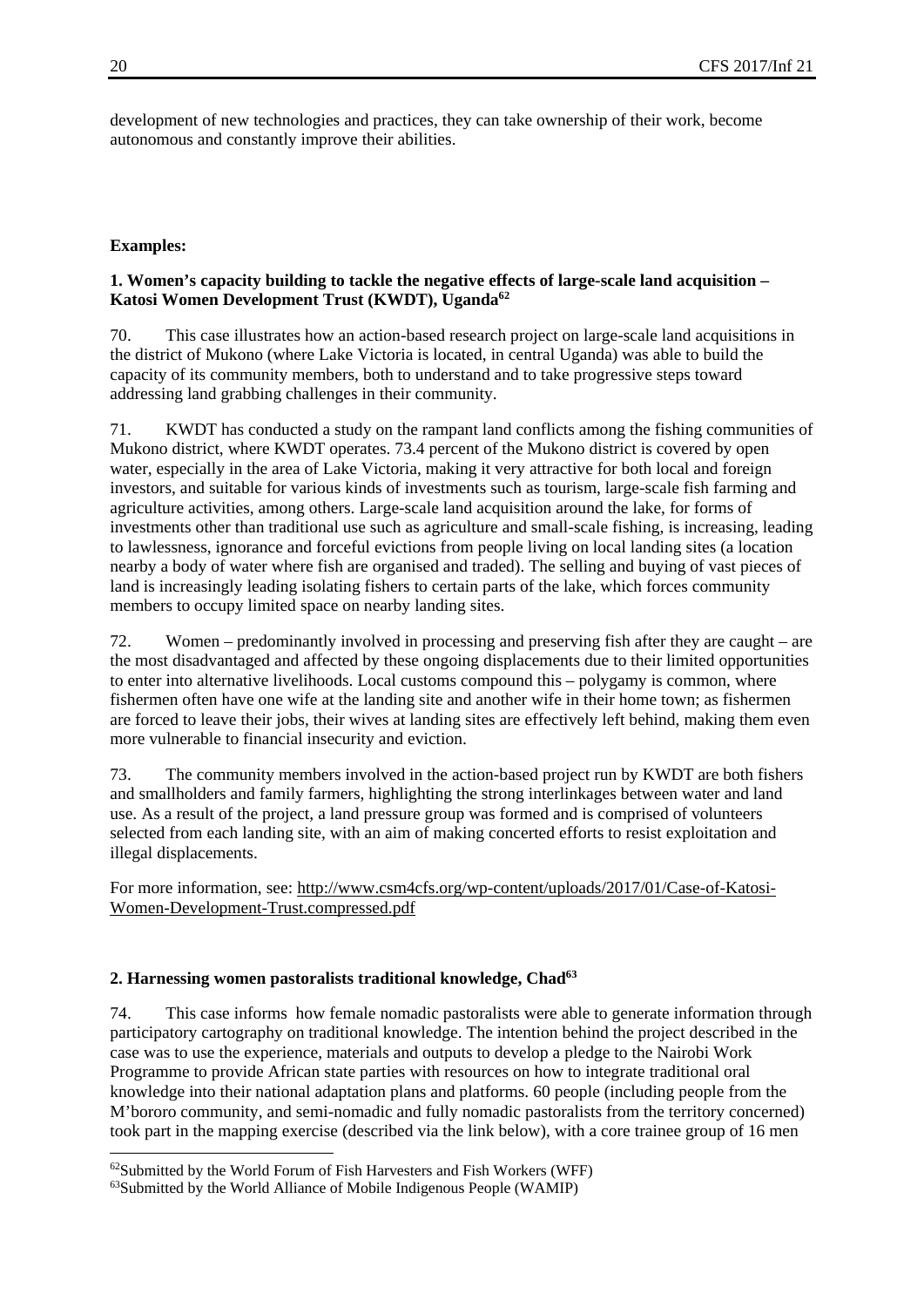and 11 women. While there were fewer women than men attending, female facilitators of different ages were present, who were able to help the nomadic women take control of certain elements of the mapping and be fully involved.

75. The case shows how: a) evidence can be provided by pastoralists and meteorologists as to how different predictive knowledge systems on climate and natural resources can be used synergistically in national adaptation policy making; b) awareness of regionally influential climate policy bodies can be raised regarding the need and availability of participatory methods for integrating science and traditional knowledge in national adaptation policy processes and procedures; c) staff from African francophone conservation and meteorological agencies, NGOs and Indigenous activists can be trained in participatory 3D modelling (P3DM) in relation to pastoralist land use and adaptation, as an example of participatory methodology in integrating traditional knowledge into adaptation policy making in Africa.

For more information, see: http://www.csm4cfs.org/wpcontent/uploads/2017/01/ChadReport\_Nov2012.compressed.pdf

#### **3. Women and access to new technologies – enhancing women's access to labour-saving technology in mastic tree oil extraction industry, Tunisia**

76. Women traditionally extract and process the oil from mastic trees (Pistacia lentiscus) in the forest areas in northwest Tunisia. The product is much appreciated for cooking and for its medicinal properties. It is an important source of income for the rural households even though the extraction and processing of the oil is arduous and time-consuming.

77. By introducing new technologies for the grinding, churning and pressing of the Pistacia lentiscus fruits, the project - implemented by FAO and the National Research Institute in Rural engineering, Water and Foretry - managed to significantly reduce Tunisian women's work burden and increase their income from this product. Thanks to the introduction of electric grinders and hydraulic presses, the project made the extraction and processing of mastic tree oil far less time consuming: the same amount of fruit could be grounded in three hours instead of a whole day. In addition, the overall productivity increased by 40 percent. Therefore, the new technology while contributing significantly to a better yield and quality of oil, also increased women's economic opportunities. This case highlights the importance of investing in labour-saving and productivity enhancing technologies to reduce women's work burden and support their production and income generation and therefore strengthen their economic empowerment.

For more information, see: https://www.youtube.com/watch?v=1jw1202vaKE (in French)

### **C. Women's access to decent working conditions and adequate wages**

78. Women make up 43 percent of the agricultural workforce, employed in all agricultural sectors as day labourers, as seasonal workers, as migrant workers, on plantations and in pack houses, in glasshouses and cold stores. However, the percentage of the workforce that women constitute varies across countries, and employment roles are often gender-defined. For instance in the tea sector, which globally employs millions of workers, women are the largest part of the tea plucking workforce, who pick the tea leaf shoots from tea bushes. In the banana industry, women are mainly confined to pack houses, while women's role in sugar cane harvesting varies enormously – in Africa, women do not generally cut the cane, whereas in the Caribbean they do. In the case of commercial crops like cut flowers, and export horticulture, women make up the majority of the workforce both in harvesting and packing.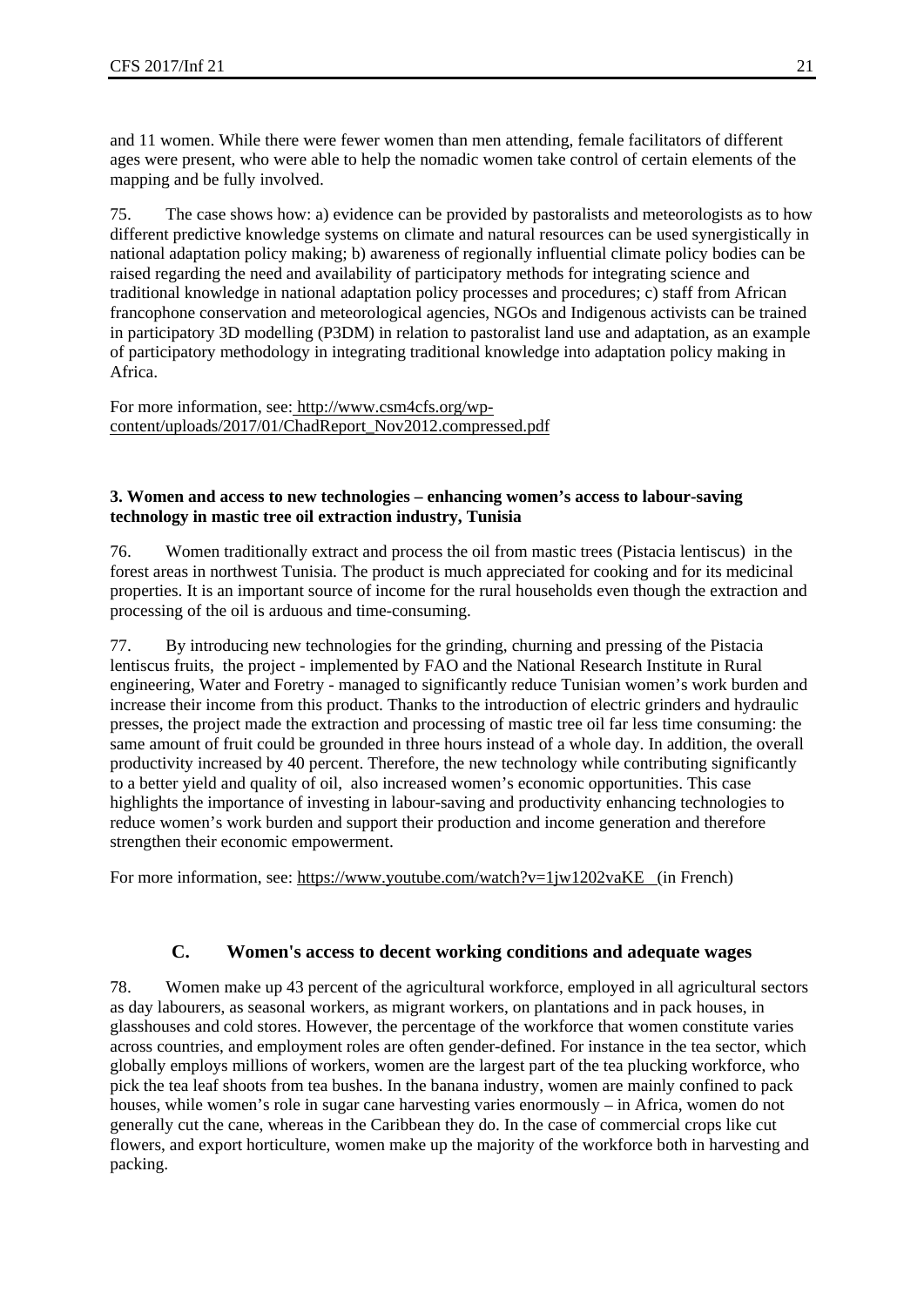79. The agricultural sector is regrettably characterized by significant deficits in suitable work for both women and men. Agricultural workers are often denied access to even basic rights covered in the ILO's core conventions, in particular to freedom of association and the right to bargain collectively. Agriculture is also one of the sectors in which safety and health conditions at work are the worst. It also has one of the higher rates of fatal accidents, and many millions of workers are injured or become ill through workplace accidents and exposure to pesticides.

80. Farmers, women and children are among the most vulnerable to pesticide risks. In developing nations, where livelihoods often rely on crops and harvests as often the only source of income, pests that attack crops are seen as a major threat that farmers may seek to eradicate using pesticides and insecticides. They often do this without proper education on the potential risks associated with exposure to such chemicals: long-term exposure to chemical pesticides and insecticides can lead to a number of health complications, such as Parkinson's disease, reproduction disorders, infertility, cancer and diabetes. The families of farm workers may be directly exposed to these agricultural chemicals – in Kyrgyzstan, for instance, a pilot survey revealed that up to 56 percent of women and more than 25 percent of children described using pesticides in their work – or indirectly exposed, for instance as women wash contaminated clothes and children play close to agricultural land.<sup>64</sup> Studies with evidence on women's exposure to risks is important as it can lead to a tightening of legislation on the packing and labelling of pesticide products. Some of the solutions to reduce exposure to pesticide can include developing national and regional initiatives to promote a more sustainable approach to food production and to increase the uptake of schemes including Integrated Pest Management (IPM), which emphasises sustainable management of pests and diseases.<sup>65</sup>

81. For women in agriculture, as in other sectors, there still remains a significant pay gap between men's and women's earnings. This affects women´s access to income, especially when taking into account the low salaries that already characterise agricultural work. Sexual harassment is widespread in the sector, especially when women are on temporary contracts or paid via piece rates (wherein the employee is paid based on how many units are produced).

82. In terms of maternity rights, although the ILO conventions on maternity rights cover all workers, it is difficult in practice for women workers in agriculture to exercise these rights. Employers often keep women workers on short-term contracts, employing them on contracts of a few months at a time with a few day's break in between each contract. This practice specifically aims to avoid women gaining entitlement to maternity benefits. In some companies, women have to take pregnancy tests before they can be employed.

83. The ILO's supervisory bodies have highlighted problems related to working conditions, including the exclusion or non-coverage of women in the agricultural sector with respect to maternity leave, as well as the lack of statistical data regarding maternity leave coverage in this sector.

84. The gendered division of labour within the family and the huge burden of unpaid care work allocated to women prevent women from having enough time for education, productive work (especially productive farming), off-farm paid work, leadership participation, and leisure time. The reduction of unpaid care work contributes to women's ability to carry out more paid work and increase their agricultural productivity. Women who are able to send their children to childcare centres have their time effectively freed in order to participate in other activities such as farming, marketing of their products, and other economic, social and political activities. In some countries, state and public resource allocations for agriculture do not invest in childcare centres, viewing them as outside of the agricultural mandate and more of a private activity.

85. The way to address these deficits in decent work for rural women must start with governments ensuring that agricultural workers can truly exercise their right to belong to a trade union and to be

<sup>1</sup> 64http://www.brsmeas.org/?tabid=5441

<sup>65</sup>Ibid.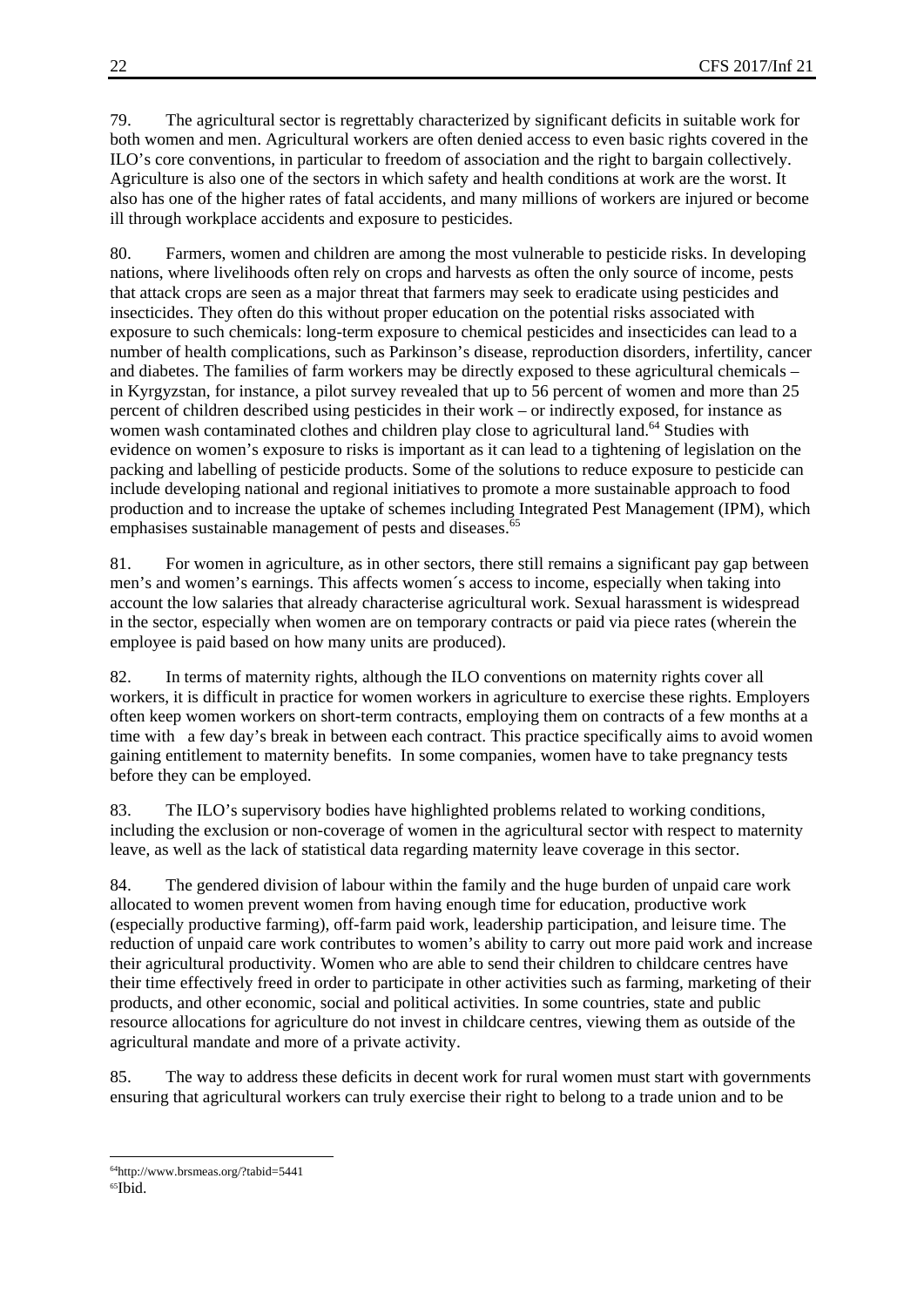represented by a trade union. Employers must also recognise that mature systems of industrial relations that care for all workers bring benefits and productivity.

#### **Examples:**

1

#### **1. Promoting labour rights through collective bargaining, Indonesia/Pakistan**

86. Women's rights in the workplace should be guaranteed by the right to collective bargaining; breastfeeding is a right protected under maternity rights, thus maternity rights can be considered part of the right to food for children, and access to day care facilities is an enabling right in order to ensure the right to food $66$ .

87. For instance, in tea plantations in the state of West Bengal in India, where women form more than 60 percent of the workforce, the International Union of Food and Agriculture Workers (IUF) affiliated independent union Progressive Plantation Workers Union secured maternity rights through collective bargaining for all workers including mobile crèche facilities, which enabled workers to be in close proximity to their children to provide for their nutritional needs through breastfeeding.

88. Meanwhile, at Coca-Cola and Unilever factories in Pakistan, unions negotiated to have onsite day care facilities in a safe environment, including access to potable water. The unions there took the position that infant feeding is a part of the right to food. Also at a Coco-Cola plant in Pakistan, the union intervened to ensure gender-based hiring in permanent jobs in favour of women. Women previously had precarious roles with unstable incomes and weren't offered the same jobs as men. As a result, for the first time, women workers were given training and are now able to operate forklifts there. The union negotiated for the hiring of more women and for their placement in all positions without discrimination.

89. At a food processing plant of Unilever in Indonesia, a union collectively bargained for permanent work for more than 600 workers. This included 126 women who now, for the first time, had permanent work that gave them certainty in order to provide food for their families.

90. Exercising the right to collectively bargain wages also ensures that wages rise in real terms, thus wages keep pace with rising food prices.

For more information, see: http://www.csm4cfs.org/wp-content/uploads/2017/01/IUF-CFS\_role-ofwomen\_case-studies.pdf

#### **2. The FTT- Thiaroye fish processing technique to reduce women's exposure to health risks and improve productivity**

91. Women in West Africa specialize in smoking bonga, catfish, sharks, skates and rays for immediate consumption in urban areas. Their operations are labour-intensive and characterized by small-scale marketing and low profit margins. Apart from people operating in community fisheries centres, smoking facilities and techniques are generally poor and do not receive assistance for improvement.

92. The high density of smoke emitted poses a health risk, and indeed many women do not encourage their daughters to take up fish smoking as a profession. Traditional smoking techniques often involve a massive burning of wood which leads to a variety of problems. For one, an exorbitant amount of CO2 is produced, so the kilns produce more greenhouse gas pollution than they should. Also, traditional smoking releases contaminants known as polycyclic aromatic hydrocarbons, which are carcinogenic and hazardous to the human respiratory system. To overcome this problem, a new

<sup>66</sup> CFS Global Strategic Framework for Food Security and nutrition, 2012 http://www.fao.org/3/AV031e.pdf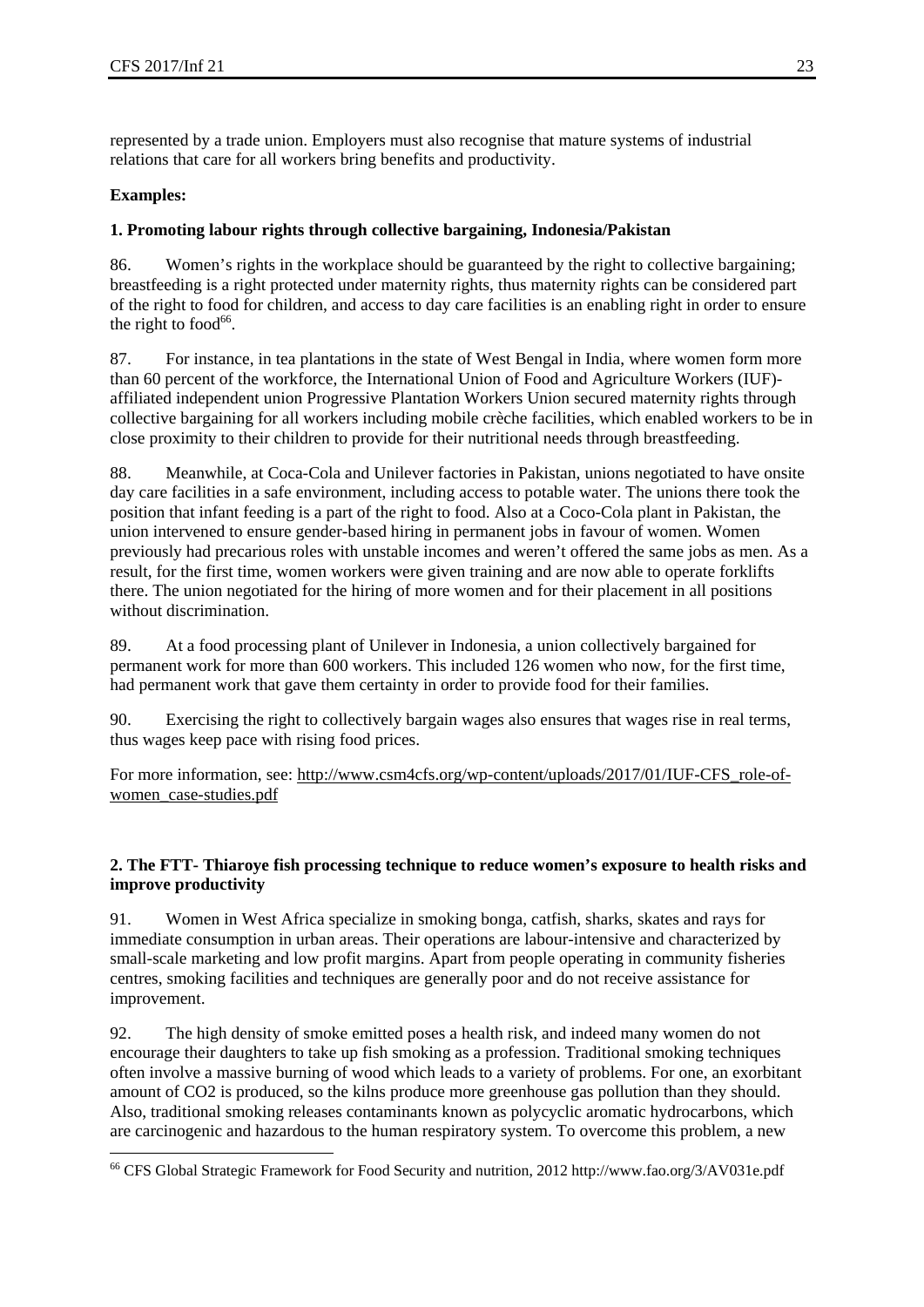fish-smoking technology, the FTT-Thiaroye (or the FAO-Thiaroye fish processing technique) has been introduced in many African countries and some Asian countries. This technology is known for its efficient control of smoke and contaminants produced during the smoking process. The FTT-Thiaroye also reduces the amount of fuel needed, and provides five times more load capacity than traditional barrel ovens or even improved ovens like the Chorkor, Banda or Altona. In terms of food safety, the FTT-Thiaroye helps fish processors meet the highest international safety and quality standards, and therefore enables them to access broader and more remunerative markets. The FTT-Thiaroye ensures less heat, burn and smoke exposure. Smoking operations do not pose risk anymore to the health of women's eyes and of respiratory system''.

For more information, see: http://www.fao.org/3/a-i4174e.pdf and http://www.fao.org/news/story/en/item/278337/icode/

#### **3. Participatory policy design to recognize, redistribute and reduce women's unpaid care work, Rwanda67**

93. Evidence on unpaid care work collected by women farmers in two districts of Rwanda, Nyanza and Gisagara – through diaries and a baseline survey<sup>68</sup> – was shared with Rwanda's Ministry of Gender and Family Promotion in order to revise their Family Policy in 2013. A multi-faceted approach was used for the review process, including community sensitization and direct community engagement with ministries, national leaders and parliamentarians, to advocate for increased recognition and improved redistribution of women's burden of unpaid care work as well as more support for their farming activities.

94. As a result of ongoing advocacy, and the success of child care centres aiding in making more time available to women, increasing their productive capacity and reducing violence between men and women, the Ministry pledged to include similar low-cost interventions in the new Family Policy and committed to implement another similar approach, called home-based childcare centres. The Executive Secretary of Rwanda's Southern Province called for local leaders to include plans in their annual performance contracts that reduce women's unpaid care work. Local government also availed rooms at public schools to serve as child care centres, and the government availed land plots – free of charge – for women farmers' groups in the Nyanza and Gisagara districts. An Early Childhood Development Policy was developed and approved by the government, pledging the implementation of community child care centres in the near future.

 For more information, see: http://www.actionaid.org/sites/files/actionaid/full20report20final20public20281129.pdf

#### **D. Women's capacities to access markets**

95. Although the contributions women make to global food security and improved nutrition outcomes are essential as food growers, sellers and nutrition providers to their families, in many contexts they are constrained by the inability to leverage their full potential due to lack of access to capacity-strengthening services. These services include financial, social protection and extension services. Developing and implementing innovative and effective approaches to increasing the coverage of both soft and hard infrastructure and service provision networks to equip women with the skills and resources they need is therefore a key component in furthering women's empowerment for food security and nutrition (see Example 1 below on Enhancing Women's Entrepreneurship Capacities, India). In order to identify the most effective ways of achieving women's access to

<sup>67</sup> Submitted by ActionAid Rwanda, Rwanda

<sup>68</sup> ActionAid methodology on unpaid care work:

http://www.actionaid.org/sites/files/actionaid/making\_care\_visible.pdf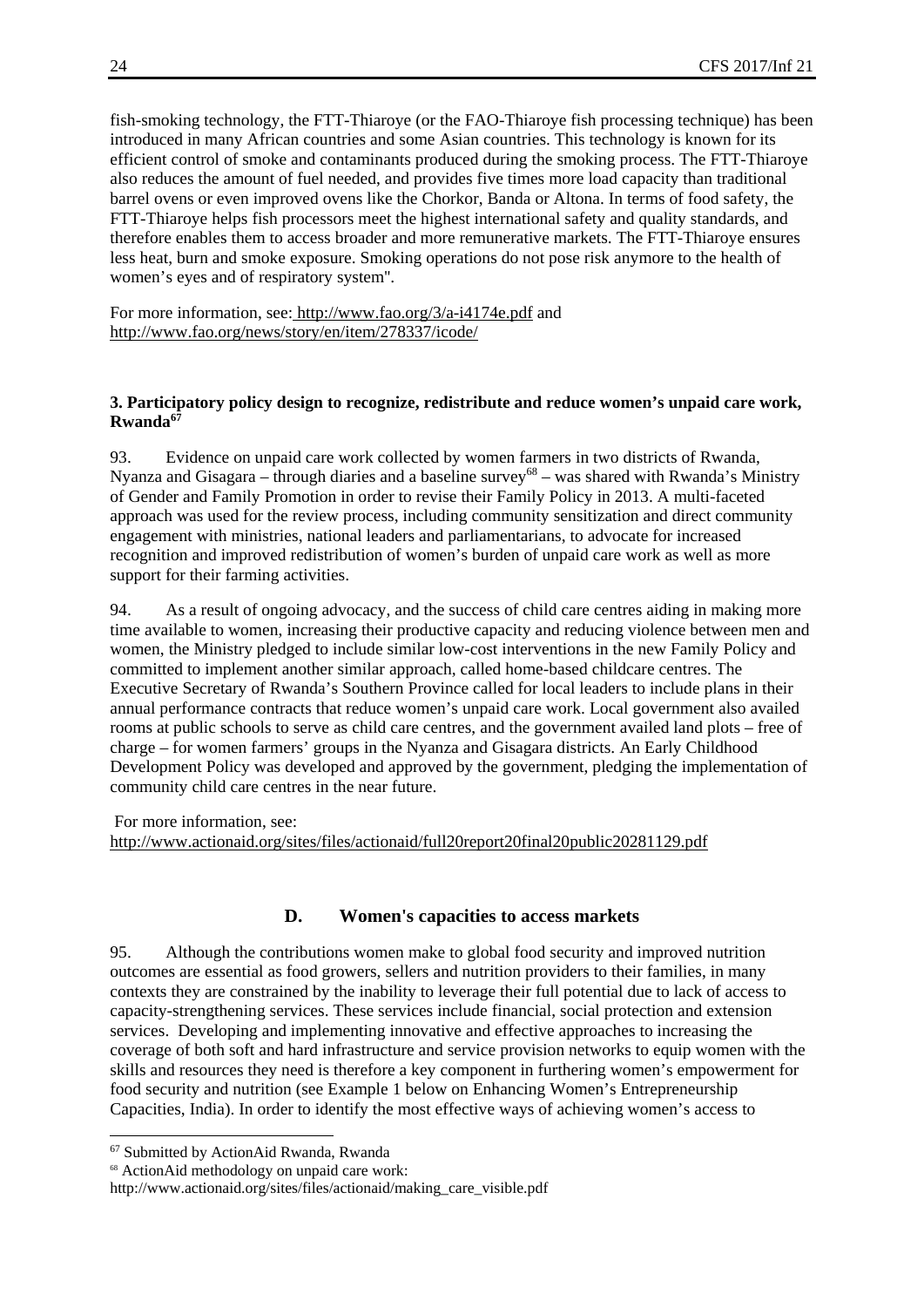financial, social protection and extension services, it is necessary to strengthen gender-informed data collection to inform new market-based and gender-responsive approaches to value chain development. This includes collecting data that enhances the visibility of women's overlooked labour contributions, as well as recognising the socio-economic value of reproductive work, and of production for donation, exchange, or self-consumption.

96. One of the most salient challenges faced by women farmers is the lack of access to extension services, training, education, and other learning opportunities, particularly on topics related to commerce, marketing, accounting, business administration and agronomy. The lack of access to extension services is due to several factors, which can include religious and sociocultural pressures related to gender norms, exclusion from rural organizations (which often act as vectors of training opportunities), and gender-blind extension programmes that fail to take into account the particular needs of women with regards to their agricultural activities; these tend to be focused on specific and distinct crops and technologies. There is clear evidence that allowing women to access training regimens informed by their specific needs leads to improved earning opportunities and economic empowerment (see the below examples of Enhancing Women's Entrepreneurship Capacities, India and Integrated dairy schemes in Afghanistan).

97. Another challenge concerns access to financial services. These services are necessary in order to improve women's capacities to produce food in the most effective and appropriate manner, to market their production and to broaden the economic opportunities available to them (see Example 3: Enhancing Women's Access to Institutional Finance, Bangladesh). Obstacles to accessing financial services include: barriers to ownership of assets that may be used as collateral due to biased legal frameworks, lower levels of literacy, and a lack of financial products specifically tailored to the activities and needs of women. One successful approach has been to develop innovative financial schemes that are able to provide contextually-appropriate and gender-sensitive solutions to empower women to make use of the most suitable production techniques and inputs for a given environment.

98. The third challenge to building capacities in the context of women's empowerment is access to social protection services, such as: transfers of cash and food, insurance schemes, public works programmes, and input and food price subsidies. Social protection programmes have enormous potential to promote the economic empowerment of women and reduce gender inequalities, but only when they adopt a gender-sensitive approach during both the design and implementation phases (see Example 4: Women's Empowerment through Social Protection, Rwanda). These three broad elements of capacity-strengthening are all key to improving women's fair access to markets. This topic has also already been substantially covered by the CFS recommendations on connecting smallholders to markets, endorsed at the CFS 42 conference in 2015.

#### **Examples:**

#### **1. Enhancing Women's Entrepreneurship Capacities, India**

99. An Indian NGO, Self Employed Women's Association (SEWA), has established Rural Urban Development Initiative (RUDI) processing centres to help women in India secure employment opportunities, empowering them to be self-reliant alongside supportive services.

100. The centres process agricultural produce with cleaning, packaging, branding and coding services. With this initiative, farmers can generate additional income of approximately 20 percent more than the market price for raw, pre-processed products.

101. Under the programme, SEWA members provide training to empower the centres' workforce with necessary skill sets as per the needs and demands of the market. As more women are trained to run the centres, they become entrepreneurs and retail in neighbouring areas, thereby sustaining the business activities of the centres. SEWA members are treated as entrepreneurs and participate as shareholders in the trust. Each centre has about 100 SEWA members working there permanently.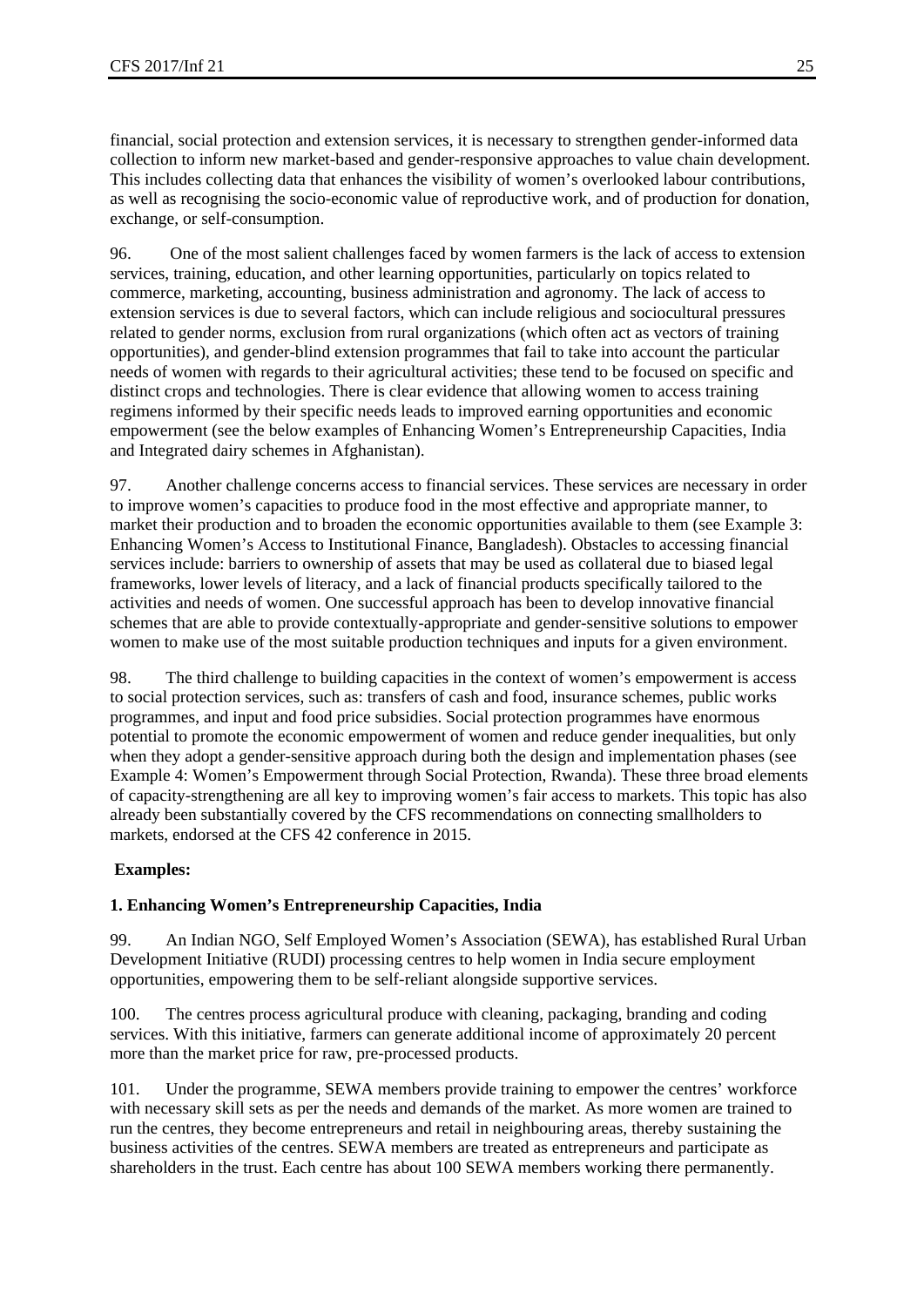102. The initiative ensures a fair return to these small-scale farmers, generates employment opportunities and ensures food security to the rural women and their households. By providing the necessary infrastructure for value-added activities, as well as training and extension services, the initiative helps women in India realize their economic potential as entrepreneurs. By empowering women with financial skills and life skills, they are able earn a livelihood, and help better the lives of their family and the community they live in.

103. In addition, many of these centres are the products of cross-sectoral partnerships. For example, the centre established near Vadodara in Gujarat was set up through a partnership with Mastercard allowing approximately 2000 farmers and 400 SEWA members to sell their agricultural produce to the processing centre and collect money for their goods immediately.

For more information, see:

- http://newsroom.mastercard.com/press-releases/mastercard-and-sewa-enable-womensempowerment-in-india/
- http://www.ilo.org/wcmsp5/groups/public/---ed\_emp/--emp\_policy/documents/publication/wcms\_234890.pdf
- http://www.fao.org/docrep/018/i3488e/i3488e.pdf

#### **2. Integrated dairy schemes in Afghanistan**

104. Developed by FAO, the integrated dairy schemes (IDS) model consists of a dairy value chain – managed by the relevant union as an enterprise – that encompasses milk production, collection, processing and marketing of pasteurized milk and dairy products, while providing training for women dairy farmers. In Afghanistan, women participate in the dairy value chain almost exclusively at the first stage, as milk producers, while men play different roles along all parts of the value chain. Thanks to IDS training and extension services, farmers have been able to improve their cattle breeds and feeding, and increase the number of dairy cows they own, which substantially raises their incomes.

105. attle owners participating in IDS produce between 5 and 20 litres of milk per day, compared with the average 3.2 litres produced by small-scale dairy farmers in Afghanistan. A woman who sells 15 litres of milk per day at the Balkh Livestock Development Union (BLDU), for example, can generate a monthly income of US\$140, a significant income in rural Afghanistan. An additional benefit to women is that better-fed cattle produce more dung, which is used as fertilizer on crops and, most importantly, as a replacement for firewood, thus reducing the pressure on wood consumption and the associated workload and risks for women.

106. Training under IDS is crucial to women's empowerment, since – in addition to improved cattle management – they learn valuable skills that enable them to better take care of themselves and their families. Consequently, their bargaining power in the household and the community has improved, as has their ability to spend money on what they consider priority needs, such as more education for girls and boys, improved nutrition, and access to health services for the family. Thanks to training, women also improved their social standing and their freedom of movement; some of them participated in exchange visits organized by IDS to other cooperatives, thus broadening their horizons. Furthermore, some women have participated in the public sphere and some are even involved in politics at the village and district levels. This may have a strong long-term impact, leading in time to rural communities with more balanced gender roles and gender dynamics.

For more information, see: http://www.fao.org/3/a-i4585e.pdf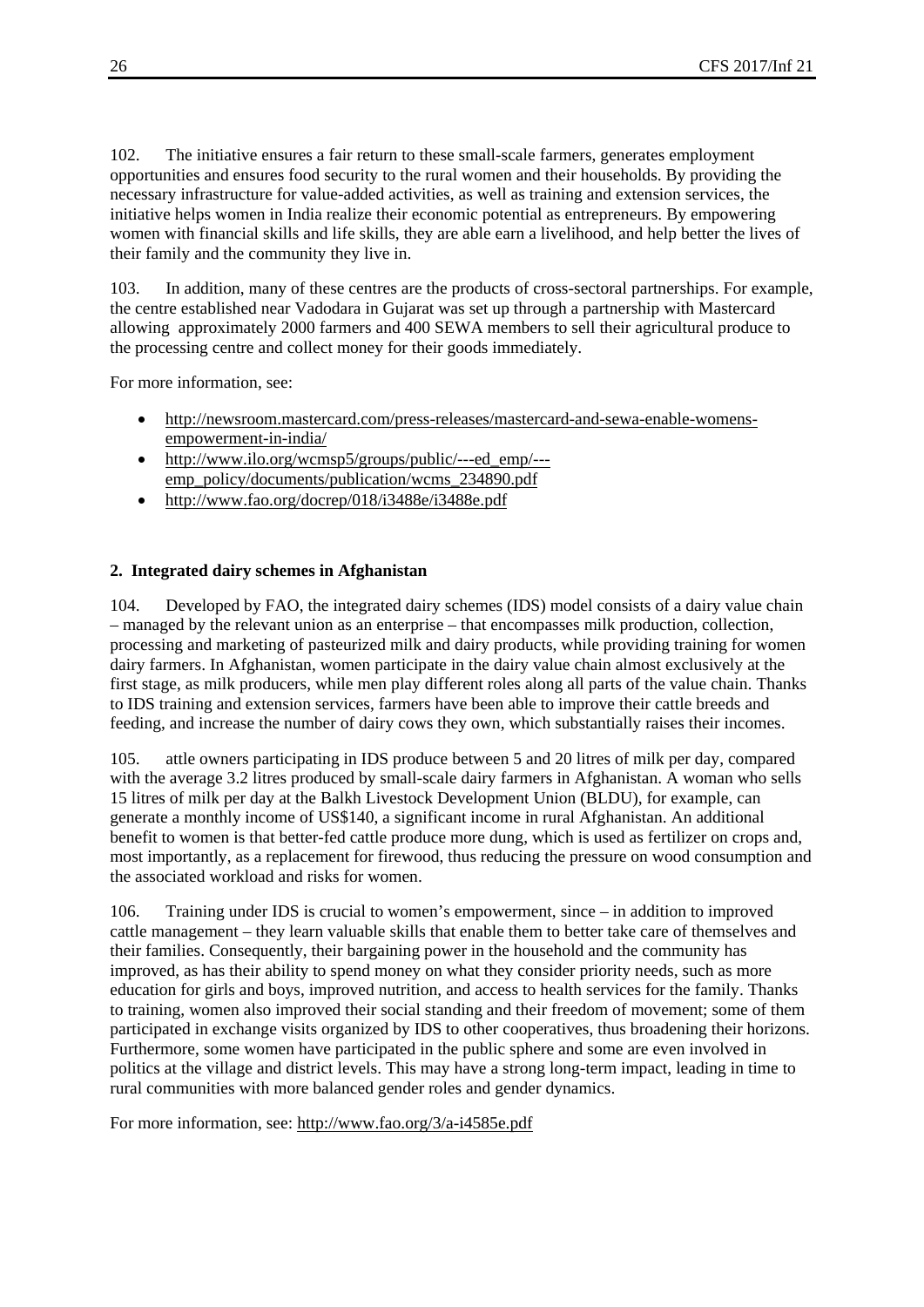#### **3. Enhancing Women's Access to Institutional Finance, Bangladesh**

107. The Small and Medium-Sized Enterprise Development Project supported the development and expansion of small and medium-sized enterprises (SMEs) in Bangladesh from 2009 to 2013. In specific pilot districts, the number of women-owned SMEs increased by over 10 percent. The training of women SME owners in business development, accounting, loan application rules and processes, and in the regulations governing businesses, facilitated their improved access to institutional finance. The formation of advocacy groups and membership in different associations enhanced the confidence of women SME owners and their ability to lobby for policy changes. Dialogue and relationship building between participating financial institutions and women's SME associations helped foster mutual understanding and cooperation, leading to better outcomes for women-owned SMEs. Participating financial institution policies and products require further adaptation to meet the needs and circumstances of women owned SMEs.

108. Overall, factors that contributed to the project's gender equality results were: (i) the inclusion of a technical assistance (TA) element that specifically focused on women entrepreneurs; (ii) singlesource selection of the Bangladesh Women Chamber of Commerce and Industry (BWCCI) as the implementing agency for the TA; (iii) proactive role of the Asian Development Bank (ADB) in managing the project; and (iv) rapport established between the Ministry of Finance, the Bangladesh Bank, ADB, and the BWCCI. The project also led to unexpected positive results, especially in the area of policy changes favouring women-owned SMEs. The project epitomizes a successful public-private partnership in TA through the joint and complementary working relationship between the Ministry of Finance, the Bangladesh Bank, and the BWCCI.

For more information, see: https://www.adb.org/sites/default/files/publication/160745/genderequality-ban-sme.pdf

#### **4. Women's Empowerment through Social Protection, Rwanda**

109. The Vision 2020 Umurenge Programme (VUP) is a large-scale social protection programme owned and led by the Rwandan government, consisting of four components: public works, direct support, financial services and sensitization. The design of the programme also envisages "gender parity" in the selection of VUP public works participants, where at least 50 percent should be females.

110. The study found that participation in VUP public works positively enables female beneficiaries to access wage labour and earn cash. For many women, the wages serve as a catalyst for small investments in economic activities, particularly in petty trading, brewing and selling local beer, or renting a small plot of land to expand household agricultural production. This is due to their newly acquired ability to earn additional cash and control it, and to their increased access to credit sources.

111. Women's VUP participation was widely considered as setting a good example for other women in the village, demonstrating their economic potential, ability to earn income for the household and capabilities beyond traditional domestic and agricultural roles. The provision of temporary employment to women through the VUP can therefore be seen as contributing to positively changing perceptions of women's economic roles.

For more information, see: http://www.fao.org/3/a-i5430e.pdf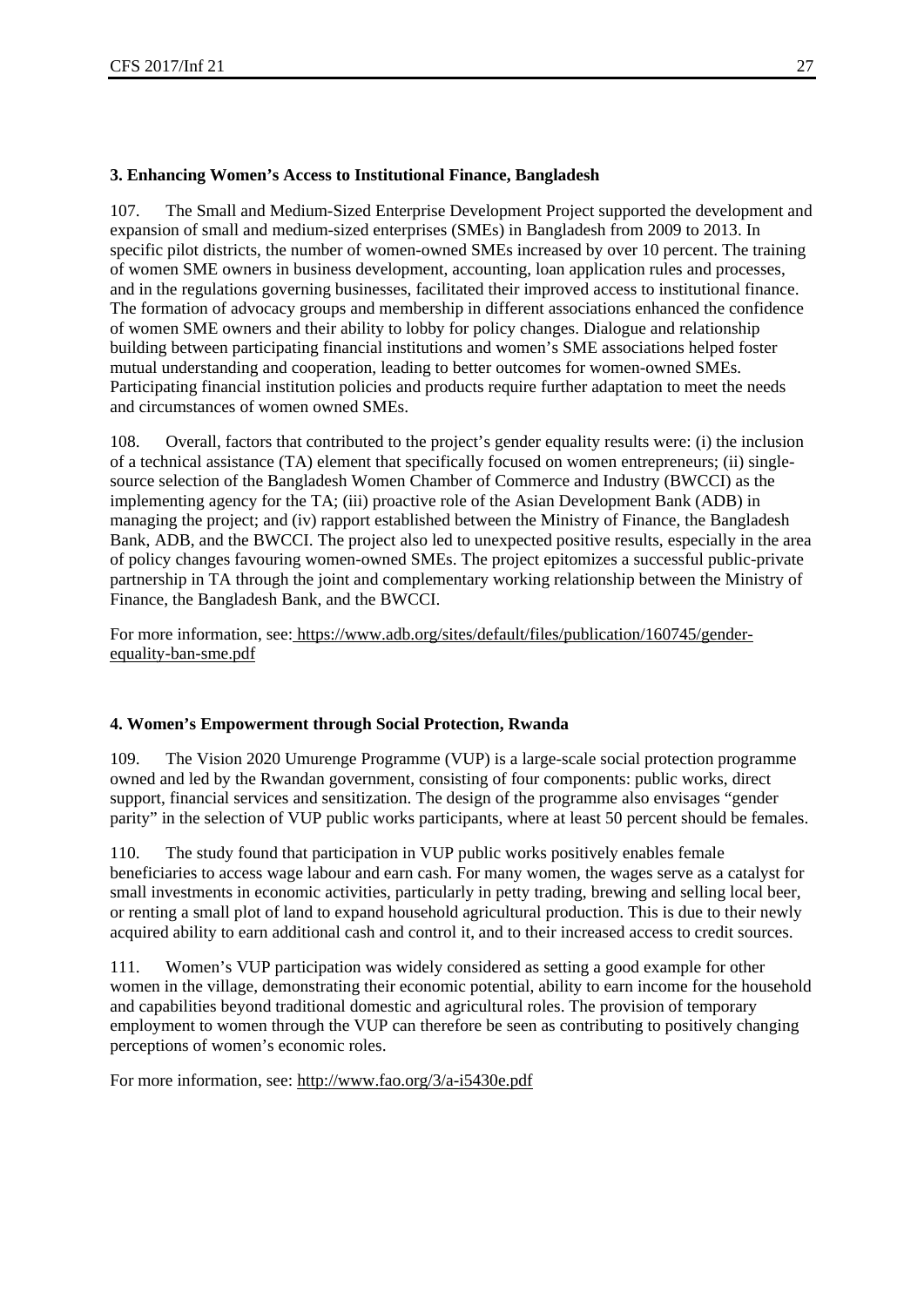## **IV. LEARNING AND POLICY CONSIDERATIONS**

112. Through a compendium of international instruments, countries have committed to achieving gender equality and women's empowerment, both as stand-alone goals and as prerequisites for sustainable development. The targets, conventions and guidelines exist and have been ratified by UN Member States, binding them to assume their responsibility to act, including by removing any domestic policies or laws that are inconsistent with the achievement of the agreed objectives. What is needed now is for decision-makers to have strong political will to stand behind what has been committed to and to translate the global commitments into policies and programmes and investment at the national level.

113. For women to be empowered, they must be well-nourished have the ability to make informed decisions, supported by access to information, and have possession of knowledge and skills. Women's groups and associations can assist in awareness raising and training to help women meaningfully engage in the policy and planning process at all levels. This will help to ensure that gender equitable outcomes are achieved in policy and practice.

114. Women must also have access to and control over productive and financial resources. In cases where this exists, there has been an increase in agricultural output. This also works to enable the full realization of human rights, has a positive impact on women's health and nutrition, and on that of their families. Importantly, unlocking the full potential is only possible when they are supported by their communities. More gender disaggregated data and research are essential to shed light on gender disparities. Schemes to promote investments benefiting rural women are sometimes well established at the grassroots level but policy approaches to incorporate them at a larger scale are required.

115. Yet, as has been outlined in this paper, women encounter a range of obstacles when it comes to being economically empowered. Some of the barriers cited include discriminatory sociocultural norms and practices, and structural inequalities, that limit education and training; hindered mobility and presence in the public sphere; being assigned the primary responsibility for unpaid care and domestic work; the denial of the right to inherit and/or own property; subjection of women and girls to multiple forms of violence; restriction of their engagement in value chains and limited access to markets; a failure to provide essential services; and prescribed employment and income-generating opportunities.

116. As demonstrated through the above-mentioned case studies, however, actions can be taken to help overcome these obstacles. Key elements for creating enabling environments for gender equality include: (a) comprehensive, cross-sectoral and coordinated normative frameworks; (b) accountability mechanisms that apply to all actors; (c) effective national institutional settings that target women; (d) gender-responsive planning and budgeting; (e) programmes and services that directly address the particular situations, needs and priorities of rural women, encompassing their diverse situations; (f) access to decent work;  $(g)$  the equal right and ability to command resources; (h) the elimination of violence against women and girls; (i) sensitization, for all stakeholders, as to gender equality and rights, inclusive of sexual and reproductive health and rights; (j) capacity strengthening, encompassing formal education, tailored training and extension services; (k) access to all economic resources and social services; and (1) the promotion of women's leadership and equal participation in decisionmaking at all levels. While this paper does not exhaustively address all issues pertaining to the empowerment of rural women, and of their role in agriculture and the agrifood sector, the information suggests various issues for discussion.

117. The 2017 Independent Evaluation of CFS notes that: "The committee has integrated gender equality and the empowerment of women to a great extent. It has produced policy recommendations on gender, but the extent to which these have been taken up by countries and regions is unknown."69

<sup>69</sup> Evaluation of the Committee on World Food Security. page viii.

http://www.fao.org/fileadmin/templates/cfs/Docs1617/Evaluation/CFS\_Evaluation\_Draft\_Report\_version5\_31Ja n2017-clean.pdf